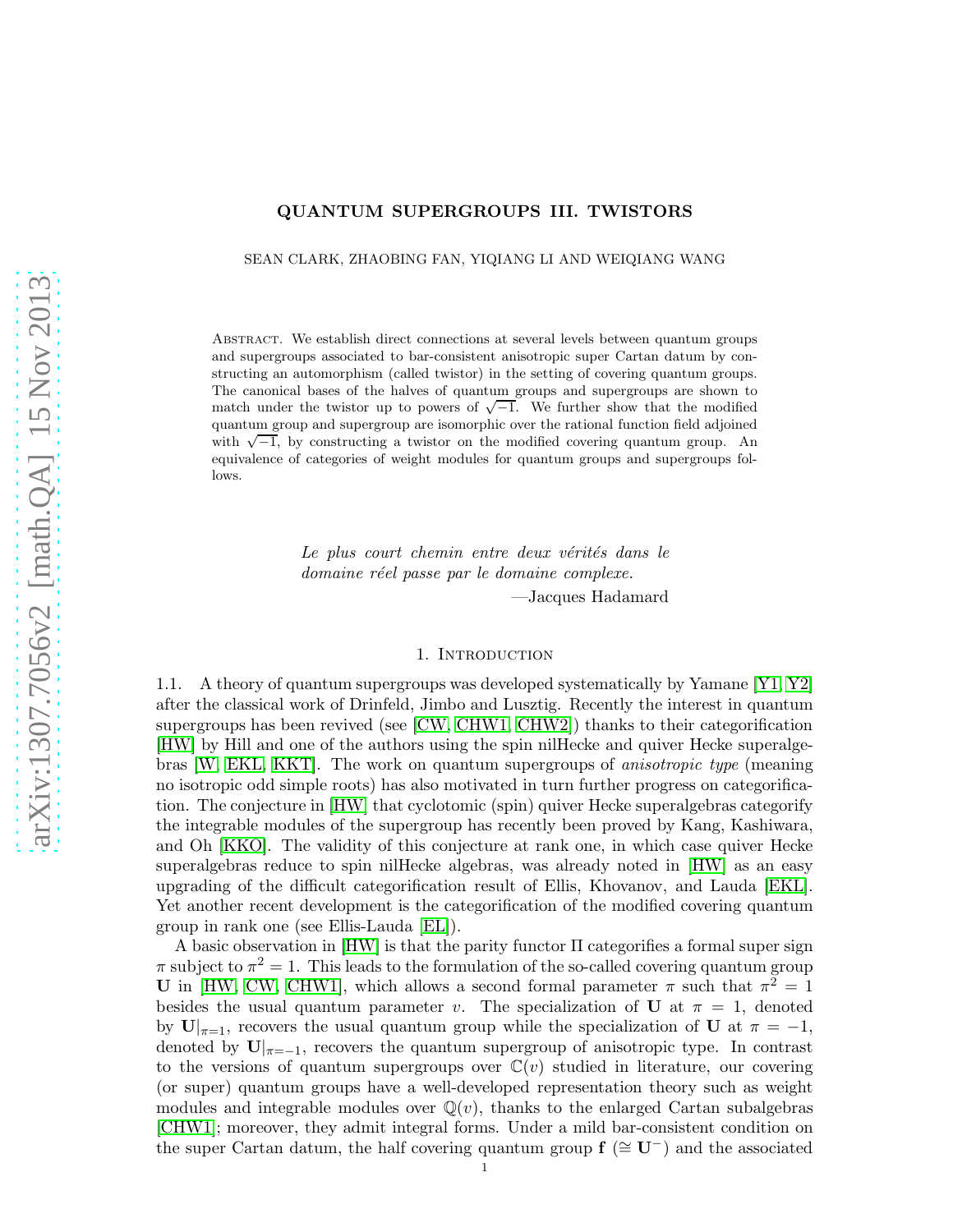#### 2 CLARK, FAN, LI AND WANG

integrable modules admit a novel bar involution which sends  $v \mapsto \pi v^{-1}$  and then admit canonical bases [\[CHW2\]](#page-18-4).

The (covering) quantum supergroups are quantizations of Lie superalgebras associated to the anisotropic type super Cartan datum introduced in [\[Kac\]](#page-18-11). It has been known that Lie superalgebras associated to the super Cartan datum have representation theory similar to that of Kac-Moody algebras associated to the same super Cartan datum with  $\mathbb{Z}_2$ -grading forgotten; in particular, the character formulas for the integrable modules of these Lie algebras and superalgebras coincide. In the (only) finite type, this reduces to the well-known fact that the finite-dimensional modules of Lie superalgebra  $\mathfrak{osp}(1|2n)$ and Lie algebra  $\mathfrak{so}(2n+1)$  have the same characters. Such a similarity continues to hold at the quantum level. But a conceptual explanation for all these coincidences has been missing (see an earlier attempt [\[La\]](#page-18-12) in finite type).

1.2. The goal of this paper is to establish (somewhat surprising) direct links at several levels between quantum groups and supergroups associated to bar-consistent super Cartan datum, which provide a conceptual explanation of the above coincidences.

We construct automorphisms (called twistors) denoted by  $\Psi, \Psi$  of the half covering quantum group  $f$  and the modified covering quantum group  $\dot{U}$ , respectively. The construction of twistors requires an extension of scalars to include a square root of  $-1$ , denoted by t in this paper. The twistor switches  $\pi$  and  $-\pi$ , and hence specializes to an isomorphism between the half (and resp., modified) quantum group and its super counterpart. As an immediate consequence, we obtain an equivalence of categories of weight modules for quantum group  $\mathbf{U}|_{\pi=1}$  and supergroup  $\mathbf{U}|_{\pi=-1}$ . We also formulate an *extended covering quantum group* with enlarged Cartan subalgebra and construct its twistor.

Symbolically, we summarize the role of the twistor in the case of modified covering quantum group in the following commutative diagram:



Alternatively, one can view the modified quantum group  $\dot{U}|_{\pi=1}$  and the modified quantum supergroup  $\dot{U}|_{\pi=-1}$  as two different rational forms of a common algebra  $\dot{U}[t]|_{\pi=1}$ . The two rational forms admit their own distinct integral forms. Remarkably the distinction between super and non-super algebras becomes blurred at the quantum level, even though a clear distinction exists between Lie algebras and Lie superalgebras (for example, there are "more" integrable modules for Lie algebras than for the corresponding Lie superalgebras [\[Kac\]](#page-18-11)).

As an application, the twistor  $\Psi$  induces a transformation on the crystal lattice of f which behaves well with the crystal structure. By careful bookkeeping, we provide a purely algebraic proof of [\[CHW2,](#page-18-4) Proposition 6.7] that the crystal lattice of f is invariant under an anti-automorphism  $\rho$  which fixes the Chevalley generators. Furthermore, the twistor  $\Psi$  is shown to match Lusztig-Kashiwara's canonical basis for  $f|_{\pi=1}$  [\[Lu1,](#page-18-13) [K\]](#page-18-14) with the canonical basis for the half quantum supergroup  $f|_{\pi=-1}$  constructed in [\[CHW2\]](#page-18-4), up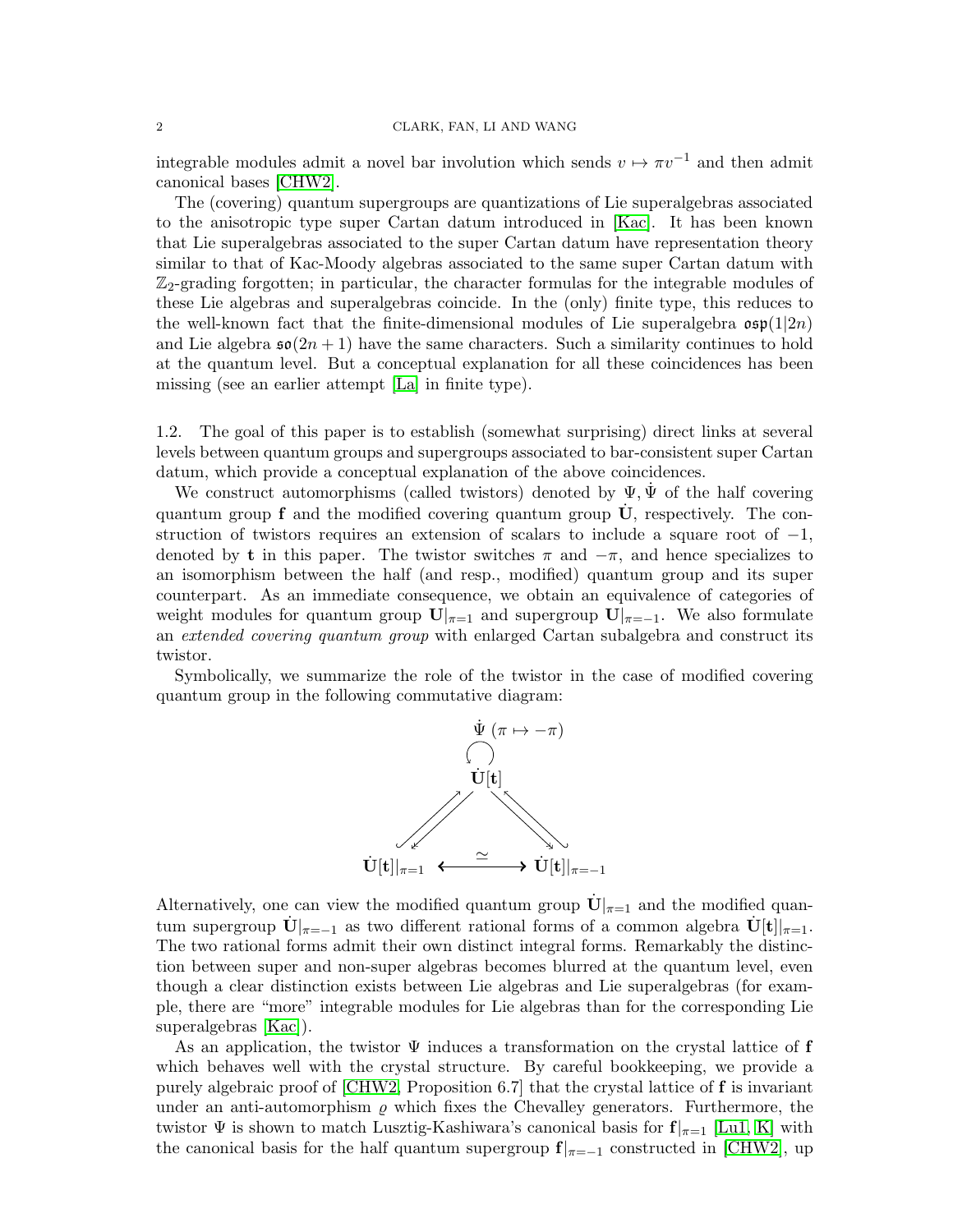to integer powers of t. Let us add that this does not give a new proof of the existence of the canonical basis for f or for the integrable modules of U.

1.3. Although it is not very explicitly used in this paper, the connection between (oneparameter) quantum groups and two-parameter  $(v, t)$ -quantum groups developed by two of the authors [\[FL1\]](#page-18-15) plays a basic role in our evolving understanding of the links between quantum groups and supergroups. A connection between (one-parameter) quantum groups and quantum supergroups can indeed be formulated by a "twisted lift" to two-parameter quantum groups which is followed by a "specialization" of the second parameter t to t with  $t^2 = -1$ . But we have decided to adopt the more intrinsic and self-contained approach as currently formulated in this paper.

The isomorphism result on modified quantum (super)groups  $\dot{U}[t]|_{\pi=1}$  and  $\dot{U}[t]|_{\pi=-1}$ in this joint work was announced in [\[FL2\]](#page-18-16), where the isomorphism in the rank one case was established somewhat differently from here.

A version of our equivalence of categories of weight modules for  $\mathbf{U}|_{\pi=1}$  and  $\mathbf{U}|_{\pi=-1}$  also appeared in [\[KKO\]](#page-18-9) with a very different proof. Note that the notion of weight modules in *loc. cit.* is nonstandard and subtle, and the multi-parameter algebras formulated therein over  $\mathbb{C}(v)$  or  $\mathbb{C}(v)$ <sup> $\pi$ </sup> do not seem to admit rational forms or integral forms or modified counterparts as ours. Some construction similar to the twistor  $\hat{\Psi}$  for our extended covering quantum group (see Proposition [4.12\)](#page-16-0) also appeared in [\[KKO\]](#page-18-9). In contrast to *loc. cit.*, our formula for  $\hat{\Psi}$  is very explicit; the twistor  $\dot{\Psi}$  here preserves the integral forms (see Theorem 4.3), and this allows us to specialize  $v$  to be a root of unity without difficulty.

## 1.4. The paper is organized as follows.

In Section [2,](#page-3-0) after recalling some preliminaries, we formulate and establish a twistor  $\Psi$  of the half covering quantum group  $f[t]$ , which restricts to an isomorphism between the super and non-super half quantum groups. Here we make a crucial use of a new multiplication on  $f[t]$  twisted by a distinguished bilinear form, and the general idea of such twisted multiplication goes back to [\[FL1\]](#page-18-15).

In Section [3,](#page-8-0) we use the twistor  $\Psi$  to compare the crystal lattices between the  $\pi = 1$ and  $\pi = -1$  cases. In particular, we give an algebraic proof that the crystal lattice for **f** is preserved by an anti-involution  $\rho$ . (This was stated in [\[CHW2,](#page-18-4) Proposition 6.7].) Then we show that the twistor  $\Psi$  matches the canonical basis elements of the half quantum supergroup  $f|_{\pi=-1}$  and those of half quantum group  $f|_{\pi=1}$ , up to integer powers of t.

In Section [4,](#page-11-0) we construct a twistor of the modified covering quantum group. This restricts to an isomorphism between the super and non-super modified quantum groups. An immediate corollary is an equivalence of categories of weight modules for the super and non-super quantum groups. A further consequence is an equivalence of BGG categories of modules for Kac-Moody Lie algebras and Lie superalgebras. Finally we construct an alternative twistor relating quantum groups to quantum supergroups upon enlarging the Cartan subalgebras.

Acknowledgements. Y.L. is supported in part by the NSF grant DMS-1160351, while S.C. and W.W. are partially supported by the NSF grant DMS-1101268. S.C. was also supported by a semester fellowship at University of Virginia. S.C. and W.W. thank Institute of Mathematics, Academia Sinica, Taipei for providing an excellent working environment and support, where part of this project was carried out. W.W. thanks Shun-Jen Cheng and Maria Gorelik for helpful discussions regarding the work of Lanzman.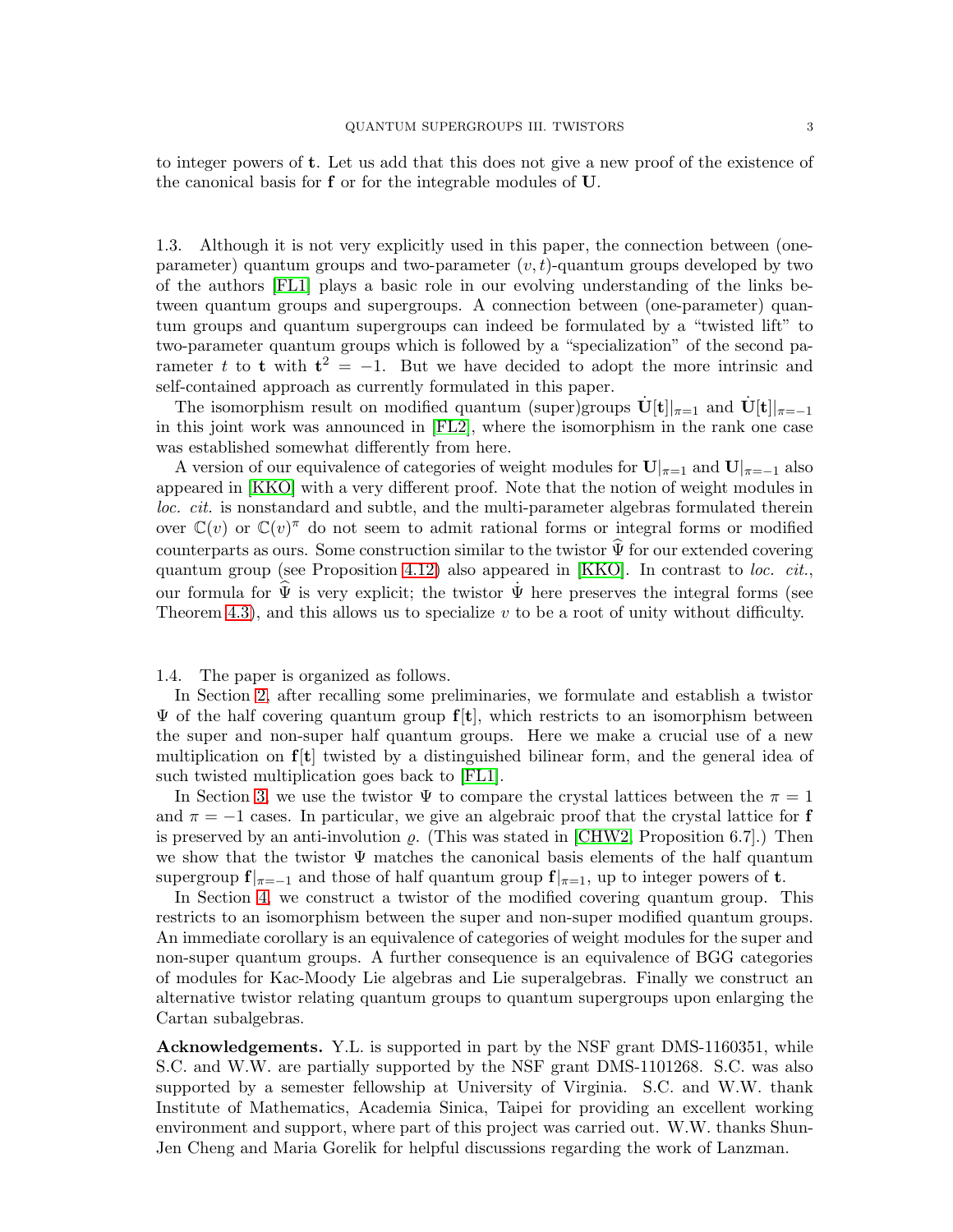<span id="page-3-0"></span>2.1. The preliminaries. We review some basic definitions which can be found in [\[CHW1,](#page-18-3) [CHW2\]](#page-18-4) and references therein.

<span id="page-3-1"></span>**Definition 2.1.** *A* Cartan datum *is a pair*  $(I, \cdot)$  *consisting of a finite set I and a* Z-valued *symmetric bilinear form*  $\nu, \nu' \mapsto \nu \cdot \nu'$  *on the free abelian group*  $\mathbb{Z}[I]$  *satisfying* 

(a)  $d_i = \frac{i \cdot i}{2} \in \mathbb{Z}_{>0}, \quad \forall i \in I;$ 

(b)  $a_{ij} = 2\frac{i \cdot j}{i \cdot i} \in \mathbb{Z}_{\leq 0}$ , for  $i \neq j$  in I.

*A Cartan datum is called a* super Cartan datum of anisotropic type *if there is a partition*  $I = I_{\overline{0}} \coprod I_{\overline{1}}$  which satisfies the condition

(c) 
$$
2\frac{i\cdot j}{i\cdot i} \in 2\mathbb{Z}
$$
 if  $i \in I_{\overline{1}}$  and  $j \in I$ .

*A super Cartan datum of anisotropic type is called* bar-consistent *if it additionally satisfies* (d)  $d_i \equiv p(i) \mod 2, \quad \forall i \in I.$ 

We will always assume  $I_{\overline{1}} \neq \emptyset$  without loss of generality. We note that (d) is almost always satisfied for super Cartan data of finite or affine type (with one exception which corresponds to a Dynkin diagram with two short roots of opposite parity at its both ends, called by  $A^{(4)}(0, 2n)$ . A super Cartan datum is always assumed to be bar-consistent in this paper. We note that a bar-consistent super Cartan datum satisfies

<span id="page-3-2"></span>
$$
i \cdot j \in 2\mathbb{Z} \quad \text{for all } i, j \in I. \tag{2.1}
$$

The  $i \in I_{\overline{0}}$  are called even,  $i \in I_{\overline{1}}$  are called odd. We define a parity function  $p: I \to$  $\{0,1\}$  so that  $i \in I_{\overline{p(i)}}$ . We extend this function to the homomorphism  $p : \mathbb{Z}[I] \to \mathbb{Z}_2$ . Then p induces a parity  $\mathbb{Z}_2$ -grading on  $\mathbb{Z}[I]$ . We define the height function ht on  $\mathbb{Z}[I]$  by letting ht( $\sum_{i \in I} c_i i$ ) =  $\sum_{i \in I} c_i$ .

A *super root datum* associated to a super Cartan datum  $(I, \cdot)$  consists of

- (a) two finitely generated free abelian groups  $Y$ ,  $X$  and a perfect bilinear pairing  $\langle \cdot, \cdot \rangle : Y \times X \to \mathbb{Z};$
- (b) an embedding  $I \subset X$   $(i \mapsto i')$  and an embedding  $I \subset Y$   $(i \mapsto i)$  satisfying
- (c)  $\langle i, j' \rangle = \frac{2i \cdot j}{i \cdot i}$  $\frac{i}{i \cdot i}$  for all  $i, j \in I$ .

We will assume that the image of the imbedding  $I \subset X$  (respectively, the image of the imbedding  $I \subset Y$ ) is linearly independent in X (respectively, in Y); in the terminology of [\[Lu2\]](#page-18-17), this means the datum is both X-regular and Y -regular.

If V is a vector space graded by  $\mathbb{Z}[I], X$ , or Y, we will use the weight notation  $|x| = \mu$ if  $x \in V_\mu$ . If V is a Z<sub>2</sub>-graded vector space, we will use the parity notation  $p(x) = a$  if  $x \in V_a$ .

Let v and t be formal parameters, and let  $\pi$  be an indeterminate such that

$$
\pi^2=1.
$$

For a ring R with 1, we will form a new ring  $R^{\pi} = R[\pi]/(\pi^2 - 1)$ . Given an  $R^{\pi}$ -module (or algebra) M, the *specialization of* M  $at \pi = \pm 1$  means the R-module (or algebra)  $M|_{\pi=\pm 1}$  def  $R_{\pm} \otimes_{R^{\pi}} M$ , where  $R_{\pm} = R$  is viewed as a  $R^{\pi}$ -module on which  $\pi$  acts as  $\pm 1$ . Assume 2 is invertible in R; i.e.  $\frac{1}{2} \in R$ . We define

<span id="page-3-3"></span>
$$
\varepsilon_{+} = \frac{1+\pi}{2}, \qquad \varepsilon_{-} = \frac{1-\pi}{2}, \tag{2.2}
$$

and note that  $R^{\pi} = R\varepsilon_+ \oplus R\varepsilon_-$ . In particular, since  $\pi \varepsilon_{\pm} = \pm \varepsilon_{\pm}$  for an  $R^{\pi}$ -module M, we see that

$$
M|_{\pi=\pm 1} \cong \varepsilon_{\pm} M.
$$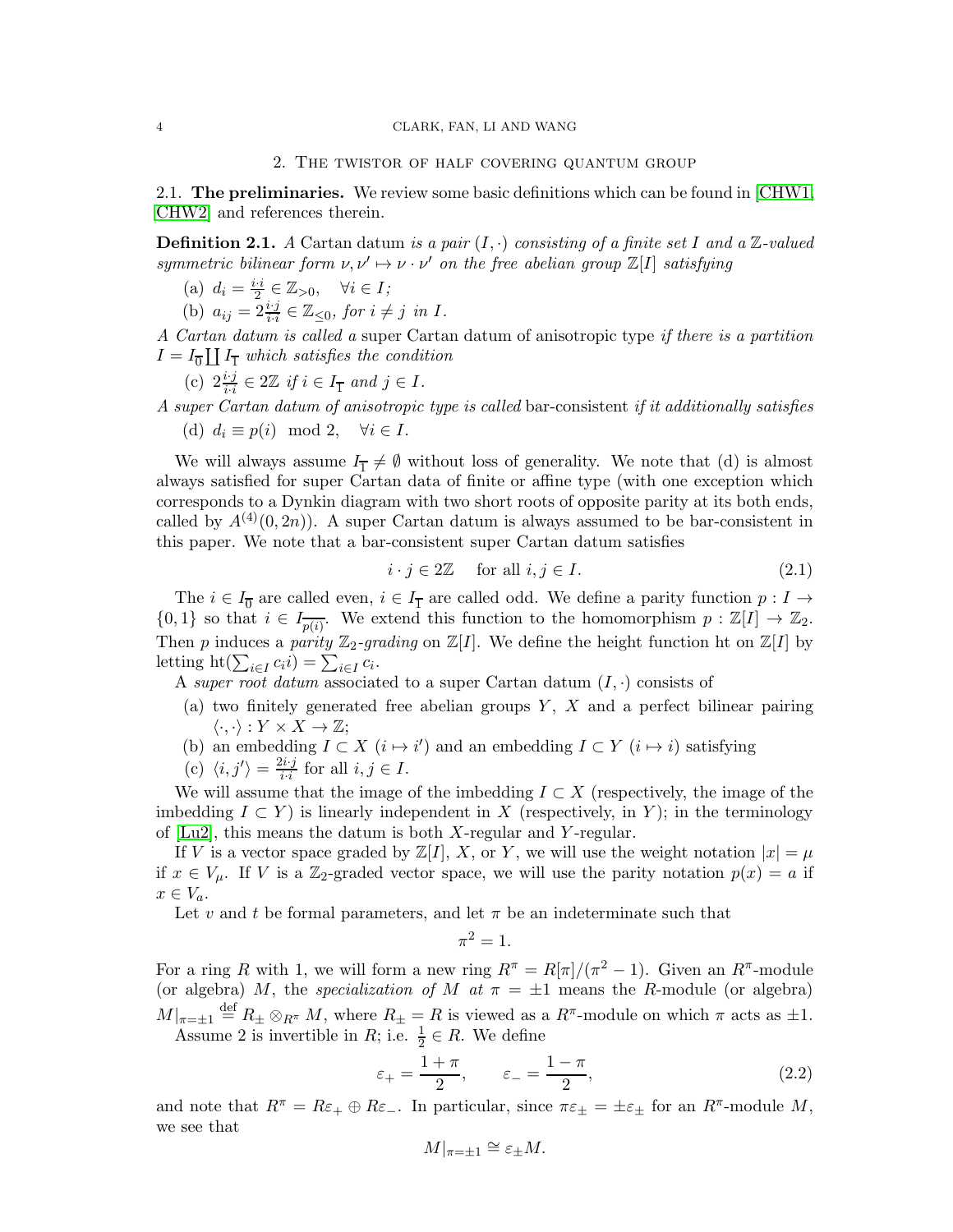Similarly, for an  $R$ -module  $M$ , we define

$$
M[t^{\pm 1}] = R[t^{\pm 1}] \otimes_R M.
$$

Let  $\mathbf{t}^2 = -1 \in R$ . Let us define the specialization of t at t to be

$$
M[\mathbf t]=R[\mathbf t]\otimes_{R[t^{\pm 1}]}M[t^{\pm 1}]=R[\mathbf t]\otimes_{R}M.
$$

(Note that the results herein may be reformulated in a context where t is replaced by an indeterminate solution to the equation  $t^4 = 1$ .)

Recall  $\pi^2 = 1$ . For  $k \in \mathbb{Z}_{\geq 0}$  and  $n \in \mathbb{Z}$ , we introduce a  $(v, \pi)$ -variant of quantum integers, quantum factorial and quantum binomial coefficients:

$$
[k]_{v,\pi} = \frac{(\pi v)^k - v^{-k}}{\pi v - v^{-1}} \in \mathbb{Z}[v^{\pm 1}]^{\pi},
$$
  
\n
$$
[k]_{v,\pi}^! = \prod_{l=1}^k [l]_{v,\pi} \in \mathbb{Z}[v^{\pm 1}]^{\pi},
$$
  
\n
$$
\begin{bmatrix} n \\ k \end{bmatrix}_{v,\pi} = \frac{\prod_{l=n-k+1}^n ((\pi v)^l - v^{-l})}{\prod_{l=1}^k ((\pi v)^l - v^{-l})} \in \mathbb{Z}[v^{\pm 1}]^{\pi}.
$$
\n(2.3)

<span id="page-4-1"></span>We will use the notation

$$
v_i = v^{d_i}, \quad t_i = t^{d_i}, \quad \pi_i = \pi^{d_i}, \quad \text{for } i \in I.
$$

Let  $(I, \cdot)$  be a super Cartan datum. The *half covering quantum group* f [\[CHW1,](#page-18-3) §1] is the  $\mathbb{Q}(v)^{\pi}$ -algebra with generators  $\theta_i$   $(i \in I)$  and relations

<span id="page-4-0"></span>
$$
\sum_{k=0}^{b_{ij}} (-1)^k \pi^{\binom{k}{2}p(i)+kp(i)p(j)} \begin{bmatrix} b_{ij} \\ k \end{bmatrix}_{v_i, \pi_i} \theta_i^{b_{ij}-k} \theta_j \theta_i^k = 0 \quad \text{for all } i \neq j \in I,
$$
 (2.4)

where

$$
b_{ij} = 1 - a_{ij}.
$$

As first noted in [\[HW\]](#page-18-5), the  $\mathbb Q$ -algebra **f** admits a bar involution  $\overline{\phantom{a}}$  such that

<span id="page-4-4"></span>
$$
\overline{\theta_i} = \theta_i \ (\forall i \in I), \qquad \overline{\pi} = \pi, \qquad \overline{v} = \pi v^{-1}. \tag{2.5}
$$

We define the divided powers

<span id="page-4-2"></span>
$$
\theta_i^{(n)} = \frac{\theta_i^n}{[n]_{v_i, \pi_i}^!}.\tag{2.6}
$$

These elements generate a  $\mathbb{Z}[v^{\pm 1}]^{\pi}$ -subalgebra of f, denoted by  $\mathbb{Z}$ f. (In this paper, the notation  $\mathbb{Z}[v^{\pm 1}]$  stands for the ring of Laurent polynomias in v.) Note that  $\theta_i^{(n)}$  $i^{(n)}$  is bar invariant.

By specialization at  $\pi = \pm 1$ , we obtain the usual half quantum group  $f|_{\pi=1}$  and the half quantum supergroup  $f|_{\pi=-1}$ , respectively. By leaving  $\pi$  as an indeterminate, we can simultaneously address both cases.

The algebra **f** has a  $\mathbb{Z}[I] \times \mathbb{Z}_2$ -grading obtained by setting  $|\theta_i| = i$  and  $p(\theta_i) = p(i)$ , for  $i \in I$ . The algebra **f** is known [\[HW,](#page-18-5) [CHW1\]](#page-18-3) to be equipped with a nondegenerate symmetric bilinear form  $(\cdot, \cdot)$  such that

$$
(1,1)=(\theta_i,\theta_i)=1,\quad (\theta_ix,y)=(x,e_i'(y)),
$$

where  $e'_i : \mathbf{f} \to \mathbf{f}$  is the map satisfying

<span id="page-4-3"></span>
$$
e'_{i}(1) = 0, \quad e'_{i}(\theta_{j}) = \delta_{ij}, \quad e'_{i}(xy) = e'_{i}(x)y + \pi^{p(i)p(x)}v^{-i \cdot |x|}xe'_{i}(y). \tag{2.7}
$$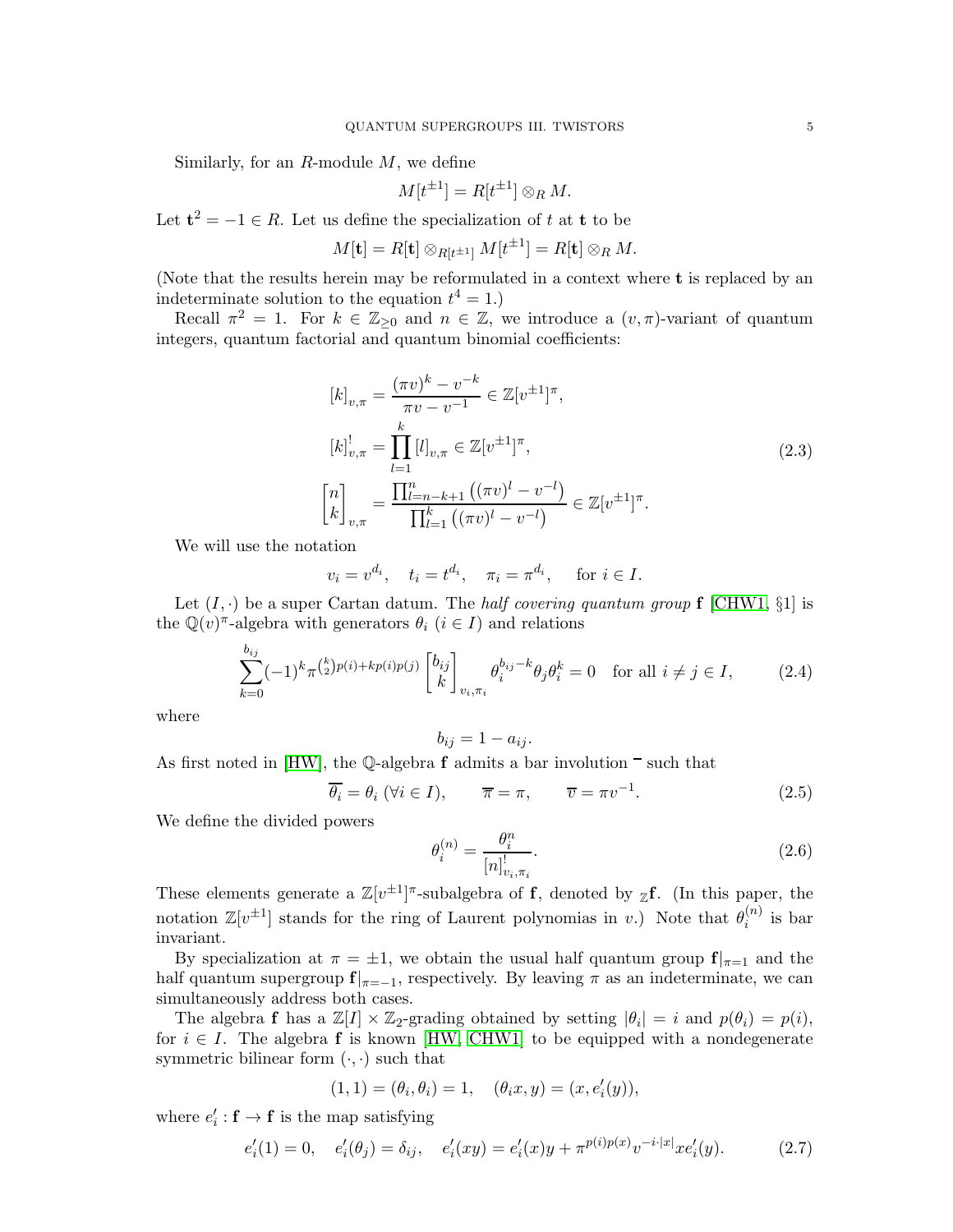There exists [\[CHW2\]](#page-18-4) a (non-super) algebra anti-automorphism of f such that

<span id="page-5-2"></span>
$$
\varrho(\theta_i) = \theta_i \ (\forall i \in I), \qquad \varrho(xy) = \varrho(y)\varrho(x), \quad \forall x, y \in \mathbf{f}. \tag{2.8}
$$

2.2. A twisted multiplication. Fix once and for all a total order  $\lt$  on *I*. Recall the notation  $d_i, a_{ij}$  from Definition [2.1.](#page-3-1) Let  $\phi : \mathbb{Z}[I] \times \mathbb{Z}[I] \to \mathbb{Z}$  be the bilinear form defined by: for  $i, j \in I$ ,

<span id="page-5-7"></span>
$$
\phi(i,j) = \begin{cases} d_i a_{ij} & \text{if } j < i, \\ d_i & \text{if } j = i, \\ -2p(i)p(j) & \text{if } j > i. \end{cases} \tag{2.9}
$$

Set

$$
\delta_{i
$$

By abuse of notation we regard  $\mathbb{Z}_2 = \{0,1\} \subset \mathbb{Z}$ , and so by  $(2.1)$  we have

$$
\phi(i,j) - \phi(j,i) = (-1)^{\delta_{i < j}} (i \cdot j + 2p(i)p(j)) \in 2\mathbb{Z}, \quad \text{for } i \neq j.
$$

In particular, we always have

<span id="page-5-3"></span>
$$
\phi(i,j) - \phi(j,i) \equiv i \cdot j + 2p(i)p(j) \mod 4, \quad \text{for } i \neq j.
$$
 (2.10)

Recall that  $f[t^{\pm 1}]$  denotes the  $\mathbb{Q}(v)[t^{\pm 1}]^{\pi}$ -algebra  $\mathbb{Q}(v)[t^{\pm 1}]^{\pi} \otimes_{\mathbb{Q}(v)^{\pi}} \mathbf{f}$ . Define a new multiplication  $*$  on  $f[t^{\pm 1}]$  by setting

<span id="page-5-4"></span>
$$
x * y = t^{\phi(|x|,|y|)} xy,
$$
\n(2.11)

for homogeneous  $x, y \in \mathbf{f}[t^{\pm 1}]$  and then extending it bilinearly. Since  $\phi$  is bilinear, one verifies that  $(f[t^{\pm 1}], *)$  is a  $\mathbb{Z}[I]$ -graded associative algebra generated by  $\theta_i$ . We will use the notation  $x^{*n} = \underbrace{x * x * \dots * x}_{n}$ for powers taken with respect to this product. We note

that

<span id="page-5-5"></span>
$$
\varrho(x \ast y) = t^{\phi(|x|,|y|) - \phi(|y|,|x|)} \varrho(y) \ast \varrho(x), \quad \forall x, y \text{ homogeneous.}
$$
 (2.12)

**Proposition 2.2.** The algebra  $(f[t^{\pm 1}], *)$  has a presentation as the  $\mathbb{Q}(v)[t^{\pm 1}]^{\pi}$ -algebra *with generators*  $\theta_i$  ( $i \in I$ ) *and relations* 

<span id="page-5-0"></span>
$$
\sum_{k=0}^{b_{ij}} (-1)^k \pi^{\binom{k}{2}p(i)+kp(i)p(j)} t^{k(b_{ij}-k)d_i+(b_{ij}-k)\phi(i,j)+k\phi(j,i)} \begin{bmatrix} b_{ij} \\ k \end{bmatrix}_{v_i, \pi_i} \theta_i^* b_{ij}^{-k} * \theta_j * \theta_i^* k = 0, \tag{2.13}
$$

*for all*  $i \neq j \in I$ *.* 

*Proof.* The relation [\(2.13\)](#page-5-0) for  $(f[t^{\pm 1}], *)$  can be derived directly from the Serre relation [\(2.4\)](#page-4-0) for f, and vice versa. As the computation is straightforward, we skip the details.

*Remark* 2.3. The twisted \*-product on  $f[t^{\pm 1}]$  is a variant of the transformation defined in [\[FL1,](#page-18-15) §4] to relate one-parameter quantum group to two-parameter quantum group. The precise formula for the bilinear form  $\phi$  is new, and it plays a crucial role in this paper.

2.3. The twistor  $\Psi$ . Recall that we set  $\mathbf{t}^2 = -1$  and that  $\mathbf{f}[\mathbf{t}]$  is the  $\mathbb{Q}(v,\mathbf{t})^{\pi}$ -algebra  $\mathbb{Q}(v, \mathbf{t})^{\pi} \otimes_{\mathbb{Q}(v)[t^{\pm 1}]^{\pi}} \mathbf{f}[t^{\pm 1}]$ . By specializing t and twisting v, we obtain the following  $\mathbb{Q}(\mathbf{t})$ algebra isomorphism which plays a fundamental role in this paper.

<span id="page-5-1"></span>**Theorem 2.4.** *There is a*  $\mathbb{Q}(\mathbf{t})$ -algebra isomorphism  $\Psi : \mathbf{f}[\mathbf{t}] \to (\mathbf{f}[\mathbf{t}], *)$  *satisfying* 

<span id="page-5-6"></span>
$$
\Psi(\theta_i) = \theta_i \ (i \in I), \quad \Psi(v) = \mathbf{t}^{-1}v, \quad \Psi(\pi) = -\pi, \quad \Psi(xy) = \Psi(x) * \Psi(y). \tag{2.14}
$$

The transformation  $\Psi$  is called the *twistor* on  $f[t]$ .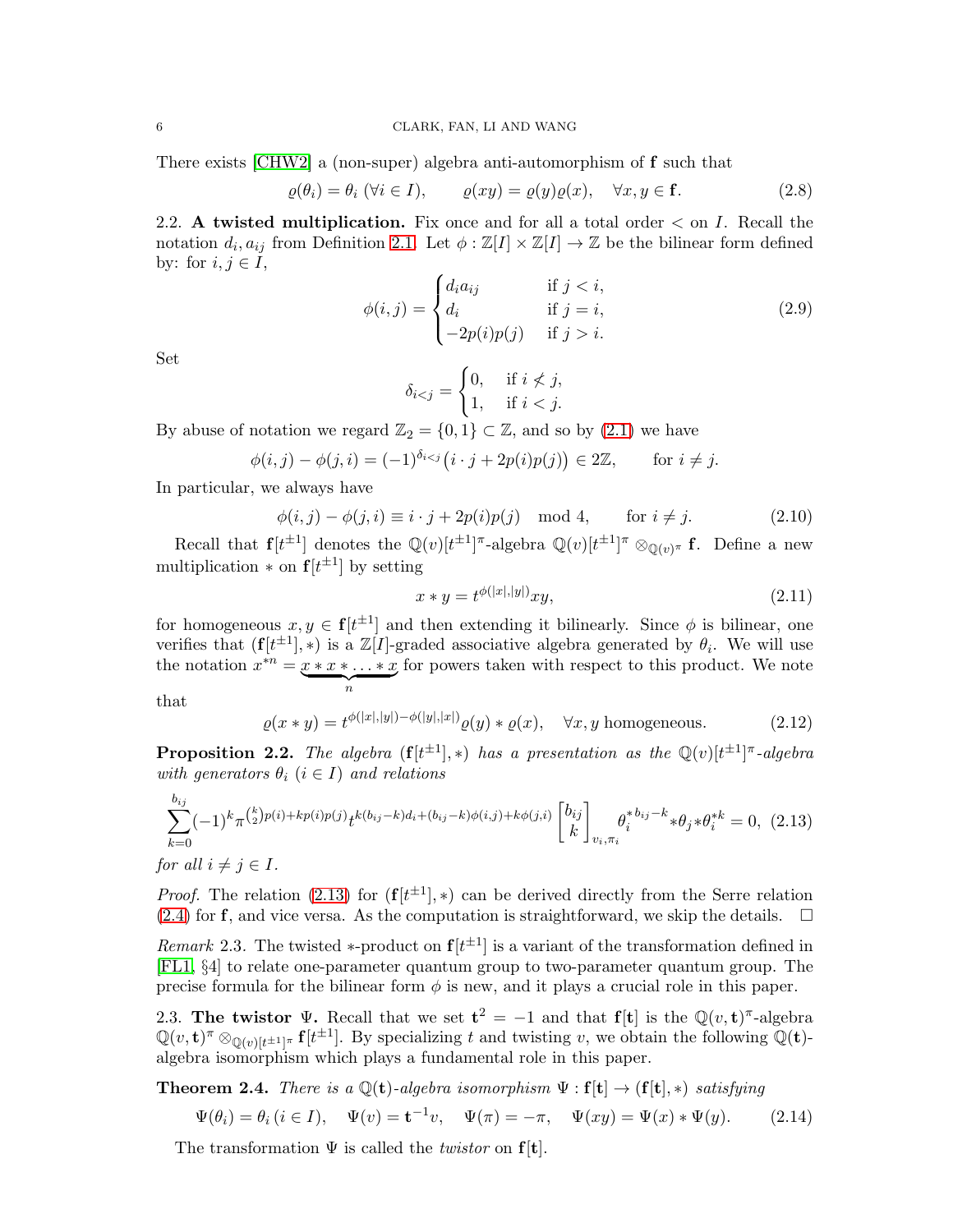*Proof.* Set

$$
S_{ij} := \sum_{k=0}^{b_{ij}} (-1)^k (-\pi)^{\binom{k}{2}p(i)+kp(i)p(j)} \begin{bmatrix} b_{ij} \\ k \end{bmatrix}_{\mathbf{t}_i^{-1}v_i, (-\pi)_i} \theta_i^{*b_{ij}-k} * \theta_j * \theta_i^{*k}.
$$

To show such a  $\mathbb{Q}(\mathbf{t})$ -linear map  $\Psi$  exists, it suffices to show that the images of the generators satisfy  $(2.4)$  with respect to  $*$ ; that is,

<span id="page-6-1"></span>
$$
S_{ij} = 0 \quad \text{for all } i \neq j \in I. \tag{2.15}
$$

To that end, fix  $i \neq j \in I$ . Unraveling the definition of  $\ast$ , we have

$$
S_{ij} = \sum_{k=0}^{b_{ij}} (-1)^k (-\pi)^{\binom{k}{2}p(i)+kp(i)p(j)} \begin{bmatrix} b_{ij} \\ k \end{bmatrix}_{\mathbf{t}_i^{-1}v_i, (-\pi)_i} \times \mathbf{t}^{(\binom{k}{2} + \binom{b_{ij}-k}{2}+k(b_{ij}-k))d_i + (b_{ij}-k)\phi(i,j)+k\phi(j,i)} \theta_i^{b_{ij}-k} \theta_j \theta_i^k.
$$

One verifies that  $\binom{k}{2}$  ${k \choose 2} + {b_{ij} - k \choose 2}$  $\binom{a-k}{2} = \binom{b_{ij}}{2}$  $\binom{b_{ij}}{2} - k(b_{ij} - k)$  and  $\binom{b_{ij}}{k}$ k 1  $\mathbf{t}_{i}^{-1}v_{i},(-\pi)_{i}$  $= \mathbf{t}^{k(b_{ij}-k)d_i}$ k 1  $v_i, \pi_i$ . Using these identities, we rewrite the above identity for  $S_{ij}$  as

$$
\mathbf{t}^{-(b_{ij})d_i} S_{ij} = \sum_{k=0}^{b_{ij}} (-1)^k (-\pi)^{\binom{k}{2}p(i)+kp(i)p(j)} \begin{bmatrix} b_{ij} \\ k \end{bmatrix}_{\mathbf{t}_i^{-1}v_i, (-\pi)_i} \mathbf{t}^{(b_{ij}-k)\phi(i,j)+k\phi(j,i)} \theta_i^{b_{ij}-k} \theta_j \theta_i^k
$$

$$
= \sum_{k=0}^{b_{ij}} (-1)^k (-\pi)^{\binom{k}{2}p(i)+kp(i)p(j)} \begin{bmatrix} b_{ij} \\ k \end{bmatrix}_{v_i, \pi_i} \mathbf{t}^{\clubsuit} \theta_i^{b_{ij}-k} \theta_j \theta_i^k, \tag{2.16}
$$

where

<span id="page-6-2"></span><span id="page-6-0"></span>
$$
\clubsuit = k(b_{ij} - k)d_i + (b_{ij} - k)\phi(i, j) + k\phi(j, i). \tag{2.17}
$$

Now let us consider  $\clubsuit$ . First assume that  $i < j$ . Then we find that

$$
\begin{aligned} \clubsuit &= k(b_{ij} - k)d_i - 2(b_{ij} - k)p(i)p(j) + kd_ia_{ij} \\ &= -2\binom{k}{2}d_i + 2kp(i)p(j) - 2b_{ij}p(i)p(j). \end{aligned}
$$

Next assume that  $i > j$ . Then we have

$$
\begin{aligned} \clubsuit &= k(b_{ij} - k)d_i + (b_{ij} - k)d_ia_{ij} - 2kp(i)p(j) \\ &= -2\binom{k}{2}d_i + a_{ij}(b_{ij} - 2k)d_i - 2kp(i)p(j). \end{aligned}
$$

Note that  $2a_{ij}d_i \equiv 0 \mod 4$ , thanks to [\(2.1\)](#page-3-2). In either case when  $i < j$  or  $i > j$ , we see that

$$
\clubsuit = 2\binom{k}{2}d_i + 2kp(i)p(j) + c(i,j) \mod 4,
$$

where

$$
c(i,j) = \begin{cases} 2b_{ij}p(i)p(j), & \text{if } i < j, \\ -d_i\binom{a_{ij}}{2}, & \text{if } i > j. \end{cases}
$$

Recall  $t^2 = -1$ . By the bar-consistent condition we have  $2d_i = 2p(i) \mod 4$ , and thus  $\mathbf{t}^{\clubsuit} = \mathbf{t}^{c(i,j)}(-1)^{\binom{k}{2}p(i)+kp(i)p(j)}$ . Then we can rewrite [\(2.16\)](#page-6-0) and apply the Serre relation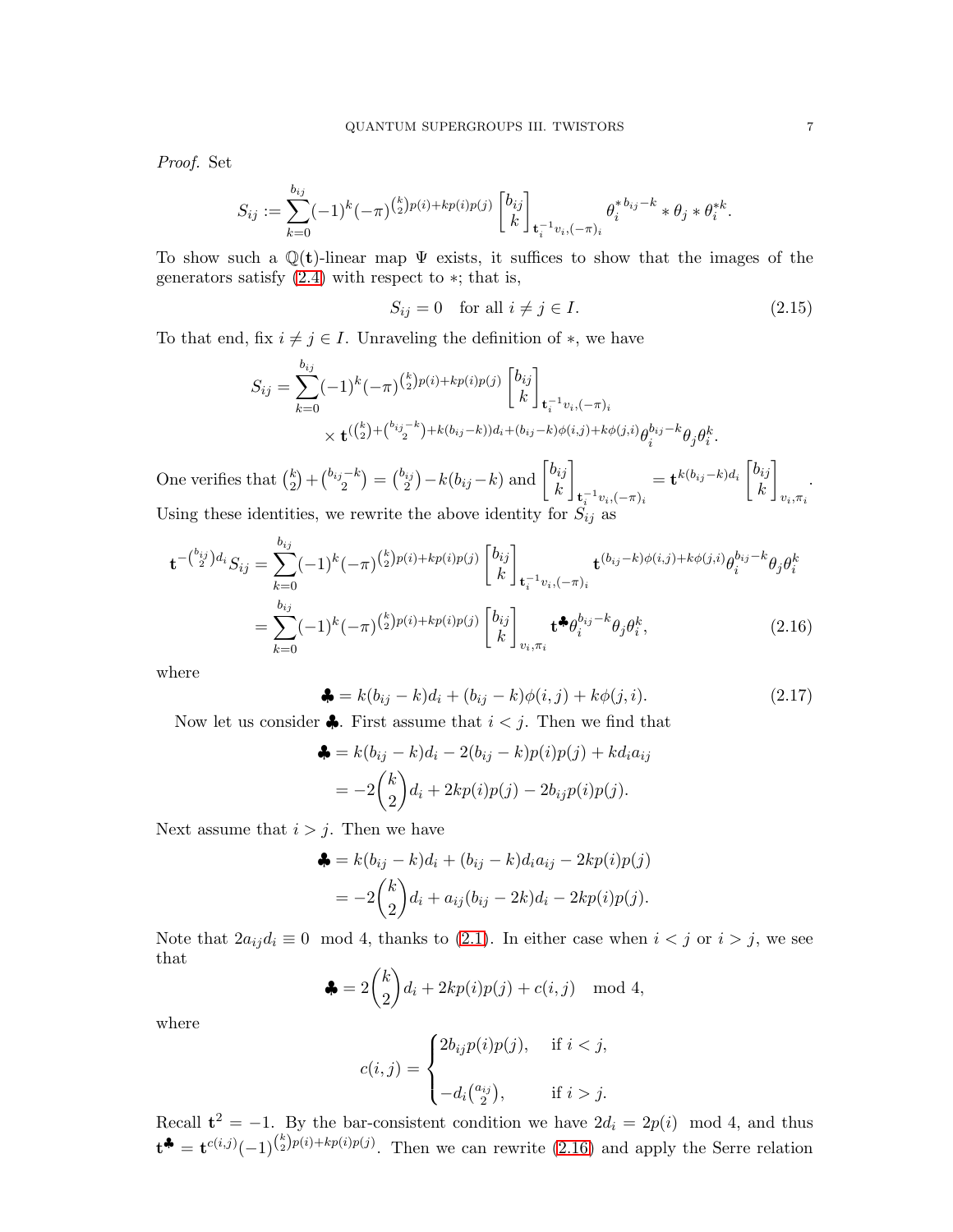[\(2.4\)](#page-4-0) for f to conclude that

$$
\mathbf{t}^{-\binom{b_{ij}}{2}d_i - c(i,j)} S_{ij} = \sum_{k=0}^{b_{ij}} (-1)^k \pi^{\binom{k}{2}p(i) + kp(i)p(j)} \begin{bmatrix} b_{ij} \\ k \end{bmatrix}_{v_i, \pi_i} \theta_i^{b_{ij} - k} \theta_j \theta_i^k = 0.
$$

Therefore,  $(2.15)$  is verified and  $\Psi$  is well defined.

Finally, to see that  $\Psi$  is an isomorphism, we note that a similar argument can be used to show that a map  $\Phi : (\mathbf{f}[\mathbf{t}], *) \to \mathbf{f}[\mathbf{t}]$  satisfying

$$
\Phi(\theta_i) = \theta_i, \quad \Phi(v) = \mathbf{t}v, \quad \Phi(\pi) = -\pi, \quad \Phi(x * y) = \Phi(x)\Phi(y),
$$

is well defined as well; clearly  $\Phi$  is the inverse of  $\Psi$ .

Theorem [2.4](#page-5-1) provides a way to compare the super and non-super half quantum groups via Ψ. Indeed, recall the idempotents  $\varepsilon_{\pm}$  from  $(2.2)$ . Then from  $\Psi(\pi) = -\pi$ , we see that  $\Psi(\varepsilon_{\pm}) = \varepsilon_{\mp}$ . In particular,  $\Psi(\varepsilon_{\pm} f[t]) = \varepsilon_{\mp} f[t]$ , in effect swapping the super and non-super specializations at  $\pi = -1$  and  $\pi = 1$ .

<span id="page-7-0"></span>**Corollary 2.5.** *There is a*  $\mathbb{Q}(\mathbf{t})$ *-linear isomorphism*  $\Psi : \mathbf{f}[\mathbf{t}]|_{\pi=1} \to \mathbf{f}[\mathbf{t}]|_{\pi=-1}$ *.* 

Using the identification  $f[t]|_{\pi=\pm 1} \cong \varepsilon_{\pm} f[t]$ , we have inclusions  $f[t]|_{\pi=\pm 1} \hookrightarrow f[t]$ . Theorem [2.4](#page-5-1) and Corollary [2.5](#page-7-0) can be summarized symbolically in the following diagram:



For  $i_1, \ldots, i_n \in I$ , we denote

$$
\mathbf{N}(i_1 + \dots + i_n) = \sum_{1 \leq r < s \leq n} i_r \cdot i_s,
$$
\n
$$
\mathbf{p}(i_1 + \dots + i_n) = \sum_{1 \leq r < s \leq n} p(i_r) p(i_s).
$$

By convention,  $N(i_1) = p(i_1) = 0$ . Note that  $N(\cdot)$  is always an even integer by [\(2.1\)](#page-3-2).

The following proposition on the  $\mathbb{Q}(\mathbf{t})$ -linear involution  $\varrho$  of  $\mathbf{f}[\mathbf{t}]$  will be used in the next section.

<span id="page-7-2"></span>Proposition 2.6. *The involutions* Ψ̺Ψ−<sup>1</sup> *and* ̺ *on* f[t] *are equal up to a sign on each weight space. More precisely, we have*

<span id="page-7-1"></span>
$$
\Psi \varrho \Psi^{-1}(x) = (-1)^{\frac{\mathbf{N}(\nu)}{2} + \mathbf{p}(\nu)} \varrho(x), \quad \text{for } x \in \mathbf{f}_{\nu}.
$$
 (2.18)

*Proof.* We prove the formula [\(2.18\)](#page-7-1) by induction on the height  $\text{ht}(|x|)$ .

The formula clearly holds when  $\text{ht}(|x|) \leq 1$ .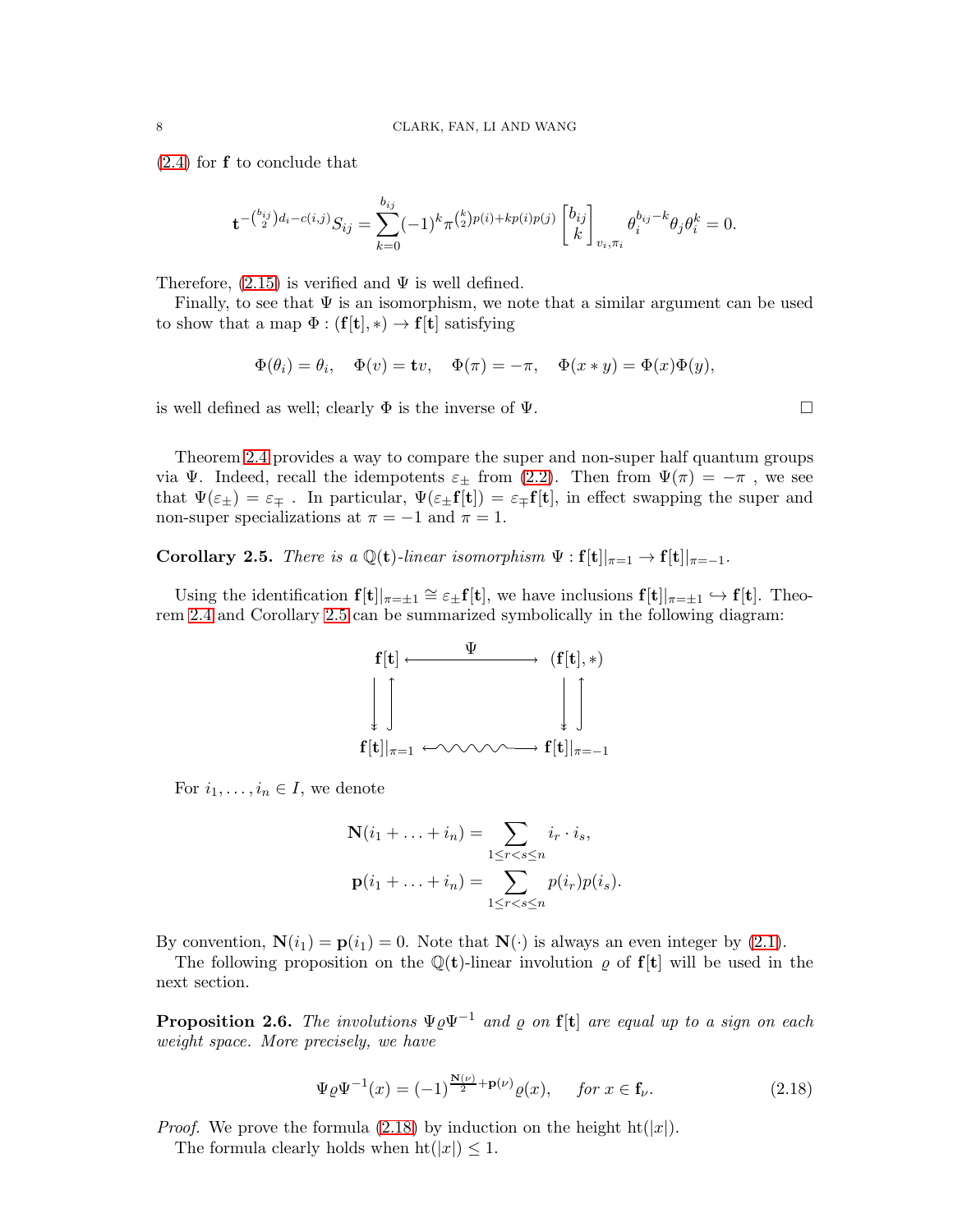Now assume that the formula holds for x with  $\text{ht}(|x|) \geq 1$  and for y with  $\text{ht}(|y|) \geq 1$ . Recall  $t^2 = -1$ . Then by  $(2.8), (2.10), (2.11), (2.12),$  $(2.8), (2.10), (2.11), (2.12),$  $(2.8), (2.10), (2.11), (2.12),$  $(2.8), (2.10), (2.11), (2.12),$  $(2.8), (2.10), (2.11), (2.12),$  $(2.8), (2.10), (2.11), (2.12),$  $(2.8), (2.10), (2.11), (2.12),$  and  $(2.14),$  we have

$$
\Psi \varrho \Psi^{-1}(x * y) = \Psi (\varrho (\Psi^{-1}(y)) \varrho (\Psi^{-1}(x)))
$$
  
\n
$$
= \Psi \varrho \Psi^{-1}(y) * \Psi \varrho \Psi^{-1}(x)
$$
  
\n
$$
= (-1)^{\frac{\mathbf{N}(|y|)}{2} + \mathbf{p}(|y|) + \frac{\mathbf{N}(|x|)}{2} + \mathbf{p}(|x|)} \varrho(y) * \varrho(x)
$$
  
\n
$$
= (-1)^{\frac{\mathbf{N}(|y|)}{2} + \mathbf{p}(|y|) + \frac{\mathbf{N}(|x|)}{2} + \mathbf{p}(|x|)} \mathbf{t}^{\phi(|y|, |x|) - \phi(|x|, |y|)} \varrho(x * y)
$$
  
\n
$$
= (-1)^{\frac{\mathbf{N}(|x * y|)}{2} + \mathbf{p}(|x * y|)} \varrho(x * y).
$$

Hence the formula  $(2.18)$  holds for  $x * y$ . This completes the induction.

<span id="page-8-0"></span>Since N and p only depend on the weight,  $\Psi \rho \Psi^{-1}$  and  $\rho$  are proportional on each weight space. The proposition is proved.

### 3. Comparison of crystal lattices and canonical bases

3.1. Comparing crystal lattices. For  $x \in \mathbf{f}_{\nu}$ , there is a unique decomposition of the form

<span id="page-8-1"></span>
$$
x = \sum_{n\geq 0} \theta_i^{(n)} x_n,\tag{3.1}
$$

such that  $x_n = 0$  for all but finitely many  $n, x_n \in \mathbf{f}_{\nu-n_i}$ , and  $e'_i(x_n) = 0$  for all n. We will refer to this as its i*-string decomposition*. Then we define Kashiwara operators

$$
\tilde{e}_ix = \sum_{n\geq 1} \theta_i^{(n-1)} x_n,
$$

$$
\tilde{f}_ix = \sum_{n\geq 0} \theta_i^{(n+1)} x_n.
$$

Let  $A \subset \mathbb{Q}(v)$  be the ring of rational functions with no poles at  $v = 0$  and so  $A^{\pi} =$  $\mathcal{A}[\pi] \subset \mathbb{Q}(v)^\pi$ . The crystal lattice  $\mathcal L$  of **f** is the  $\mathcal{A}^\pi$ -lattice generated by

$$
B = \left\{ \tilde{f}_{i_1} \dots \tilde{f}_{i_n} 1 \mid \forall i_1, \dots, i_n \in I, \forall n \right\}.
$$

According to [\[CHW2\]](#page-18-4), the set  $\mathcal{B} := (B \cup \pi B) + v\mathcal{L}$  is a Q-basis of  $\mathcal{L}/v\mathcal{L}$ , called the (maximal) crystal basis for f.

We note the following useful properties of  $\mathcal L$  (with the same proof as usual [\[K\]](#page-18-14)).

<span id="page-8-2"></span>Lemma 3.1.  $Let\ x=\sum_{n\geq 0}\theta_i^{(n)}$  $i^{(n)} x_n$  be the *i*-string decomposition of  $x \in \mathbf{f}$ . Then,

- (1)  $x \in \mathcal{L}$  *if and only if*  $x_n \in \mathcal{L}$  *for all n.*
- (2) If  $x + v\mathcal{L} \in \mathcal{B}$ , then  $x = \theta_i^{(n)}$  $\sum_{i=1}^{(n)} x_n$  *mod*  $v\mathcal{L}$  *for some n and*  $x_n + v\mathcal{L} \in \mathcal{L}$ *.*
- (3) If  $\tilde{e}_i x = 0$  for all  $j \in I$  then  $x = 0$ ; if  $\tilde{e}_i x \neq 0$  then  $\tilde{f}_i \tilde{e}_j x = x$ .

To take advantage of Theorem [2.4,](#page-5-1) we need to extend scalars to include t. We let  $A[\mathbf{t}] = \mathbb{Q}(\mathbf{t}) \otimes_{\mathbb{Q}} A$ , the subring of  $\mathbb{Q}(v, \mathbf{t})$  of rational functions with no poles at  $v = 0$ . Then set  $\mathcal{L}[\mathbf{t}] = \mathcal{A}[\mathbf{t}]^{\pi} \otimes_{\mathcal{A}^{\pi}} \mathcal{L}$ .

The isomorphism  $\Psi$  in Theorem [2.4,](#page-5-1) which sends  $v \mapsto t^{-1}v$  and  $\pi \mapsto -\pi$ , clearly preserves the  $\mathbb{Q}(\mathbf{t})$ -algebra  $\mathcal{A}[\mathbf{t}]^{\pi}$ .

<span id="page-8-3"></span>Lemma 3.2. *The following properties hold:*

(1)  $\Psi(\theta_i^{(n)})$  $\theta_i^{(n)})=\theta_i^{(n)}$  $\int_i^{(n)}$  for  $n \geq 1$ ; (2)  $e'_{i}(\Psi(x)) = \mathbf{t}^{\phi(i,|x|-i)}\Psi(e'_{i}(x))$  *for all homogeneous*  $x \in \mathbf{f}[\mathbf{t}]$  *and*  $i \in I$ ;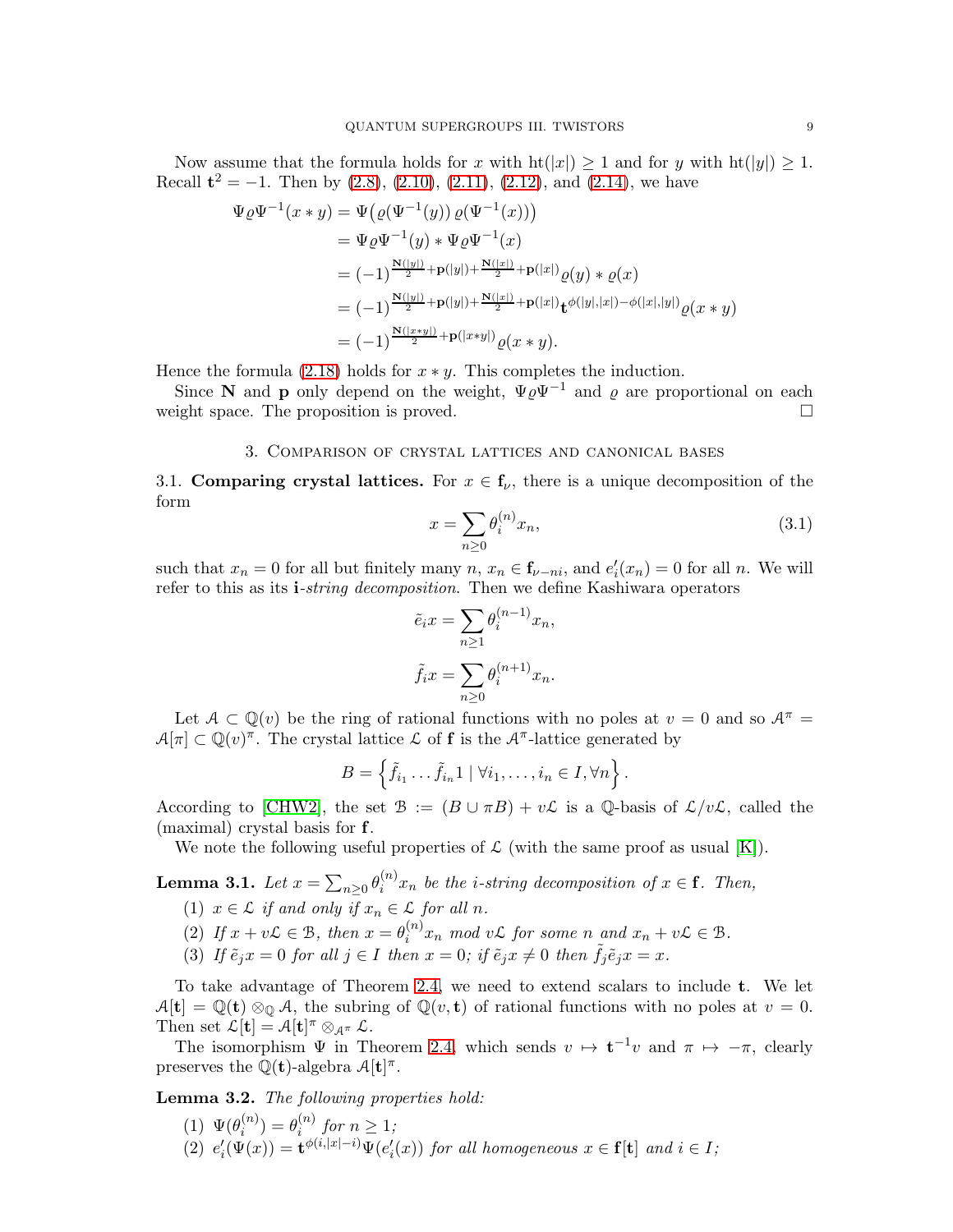#### 10 CLARK, FAN, LI AND WANG

(3) Let  $x \in \mathbf{f}[\mathbf{t}]_\nu$  with its *i*-string decomposition [\(3.1\)](#page-8-1) for a given  $i \in I$ . Then  $\Psi(x)$ *has the following* i*-string decomposition*

$$
\Psi(x) = \sum_{n\geq 0} \mathbf{t}^{\phi(ni,\nu) - n^2 d_i} \theta_i^{(n)} \Psi(x_n).
$$

*Proof.* Recall the definitions [\(2.3\)](#page-4-1) of  $[n]_{v,\pi}$  and [\(2.14\)](#page-5-6) of  $\Psi$ . We have

$$
\Psi([n]_{v,\pi}) = [n]_{\mathbf{t}^{-1}v,-\pi} = \mathbf{t}^{n-1} [n]_{v,\pi}.
$$

We prove (1) by induction on n. The case when  $n = 1$  is clear. Assume  $\Psi(\theta_i^{(n-1)})$  $\binom{n-1}{i} = \theta_i^{(n-1)}$  $\binom{n-1}{i}$ . By definition of the divided power [\(2.6\)](#page-4-2), we have

$$
\begin{aligned} \Psi(\theta_i^{(n)}) &= \Psi([n]_{v_i,\pi_i}^{-1} \theta_i \theta_i^{(n-1)}) \\ &= \mathbf{t}_i^{1-n} [n]_{v_i,\pi_i}^{-1} \Psi(\theta_i) * \Psi(\theta_i^{(n-1)}) \\ &= \mathbf{t}_i^{1-n} [n]_{v_i,\pi_i}^{-1} \mathbf{t}_i^{n-1} \theta_i \theta_i^{(n-1)} = \theta_i^{(n)} \end{aligned}
$$

.

Now let us verify (2). It is trivial if  $\text{ht}|x| \leq 1$ . Otherwise, it suffices to show that if (2) holds for  $x, y \in \mathbf{f}[\mathbf{t}]$ , then it holds for  $xy$ . By [\(2.7\)](#page-4-3) we compute

$$
e'_{i}(\Psi(xy)) = \mathbf{t}^{\phi(|x|,|y|)} e'_{i}(\Psi(x)\Psi(y))
$$
  
\n
$$
= \mathbf{t}^{\phi(|x|,|y|)} (e'_{i}(\Psi(x))\Psi(y) + \pi^{p(i)p(x)} v^{-i \cdot |x|} \Psi(x) e'_{i}(\Psi(y)))
$$
  
\n
$$
= \mathbf{t}^{\phi(i,|y|)} e'_{i}(\Psi(x)) * \Psi(y) + \pi^{p(i)p(x)} v^{-i \cdot |x|} \mathbf{t}^{\phi(|x|,i)} \Psi(x) * e'_{i}(\Psi(y))
$$
  
\n
$$
\stackrel{\text{(a)}}{=} \mathbf{t}^{\phi(i,|y|) + \phi(i,|x| - i)} \Psi(e'_{i}(x)y) + \pi^{p(i)p(x)} v^{-i \cdot |x|} \mathbf{t}^{\phi(|x|,i) + \phi(i,|y| - i)} \Psi(x e'_{i}(y))
$$
  
\n
$$
\stackrel{\text{(x)}{=} \mathbf{t}^{\phi(i,|y|) + \phi(i,|x| - i)} \Psi(e'_{i}(x)y) + (-\pi)^{p(i)p(x)} (\mathbf{t}^{-1}v)^{-i \cdot |x|} \mathbf{t}^{\phi(i,|x|) + \phi(i,|y| - i)} \Psi(x e'_{i}(y))
$$
  
\n
$$
= \mathbf{t}^{\phi(i,|x| + |y| - i)} \Psi(e'_{i}(x)y + \pi^{p(i)p(x)} v^{-i \cdot |x|} x e'_{i}(y))
$$
  
\n
$$
= \mathbf{t}^{\phi(i,|xy| - i)} \Psi(e'_{i}(xy)),
$$

where the equation  $(\star)$  follows from the inductive assumption and  $(2.14)$  and  $(\star \star)$  follows from [\(2.10\)](#page-5-3).

Finally, we prove (3). Such an identity for  $\Psi(x)$  follows by the definition of  $\Psi$  and (1), and the claim that this is an *i*-string decomposition follows from  $(2)$ .

<span id="page-9-0"></span>**Proposition 3.3.** *The isomorphism*  $\Psi$  *preserves the lattice*  $\mathcal{L}[\mathbf{t}]$ *, i.e.,*  $\Psi(\mathcal{L}[\mathbf{t}]) = \mathcal{L}[\mathbf{t}]$ *. Furthermore,*  $\Psi$  *induces an isomorphism*  $\Psi_0$  *on*  $\mathcal{L}[\mathbf{t}]/v\mathcal{L}[\mathbf{t}]$  *such that* 

$$
\Psi_0(x) = \mathbf{t}^{\ell(x)} x \qquad \forall x \in \mathcal{B},
$$

*where*  $\ell(x)$  *is some integer depending on* x.

*Proof.* We first observe that  $\Psi(\mathcal{L}[\mathbf{t}]) \subseteq \mathcal{L}[\mathbf{t}]$ , as this follows from using induction on height along with Lemma  $3.1(1)$  and  $(3)$ , and Lemma  $3.2(3)$ . On the other hand, Lemma  $3.2$ can be rewritten in terms of  $\Psi^{-1}$  (essentially by replacing t with  $t^{-1}$  in (2) and (3)) and so a similar argument shows  $\Psi^{-1}(\mathcal{L}[\mathbf{t}]) \subseteq \mathcal{L}[\mathbf{t}]$ . Therefore  $\Psi(\mathcal{L}[\mathbf{t}]) = \mathcal{L}[\mathbf{t}]$ .

Let  $x + v\mathcal{L}[\mathbf{t}] \in \mathcal{B}$ . We proceed by induction on the height of x. First note that  $\Psi_0(1+v\mathcal{L}[\mathbf{t}]) = 1+v\mathcal{L}[\mathbf{t}]$  and  $\Psi_0(\pi+v\mathcal{L}[\mathbf{t}]) = -\pi+v\mathcal{L}[\mathbf{t}]$ , so the proposition holds with  $\ell(1 + v\mathcal{L}[\mathbf{t}]) = 0$  and  $\ell(\pi + v\mathcal{L}[\mathbf{t}]) = 2$ .

If  $\text{ht}|x| \geq 1$ , then by Lemma [3.1\(](#page-8-2)2) and (3), there is an  $i \in I$  such that we can write  $x+v\mathcal{L}[\mathbf{t}]=\theta_i^{(n)}$  $\mathbf{z}_{i}^{(n)}x_{n} + v\mathcal{L}[\mathbf{t}]$  with  $x_{n} + v\mathcal{L}[\mathbf{t}] \in \mathcal{B}$  and  $n > 0$ . Then by induction on the height and Lemma [3.2\(](#page-8-3)3), we have

$$
\Psi_0(x+\nu\mathcal{L}[{\bf t}])={\bf t}^{\phi(ni,\nu)-n^2d_i+\ell(x_n+\nu\mathcal{L}[{\bf t}]^\pi)}x+\nu\mathcal{L}[{\bf t}].
$$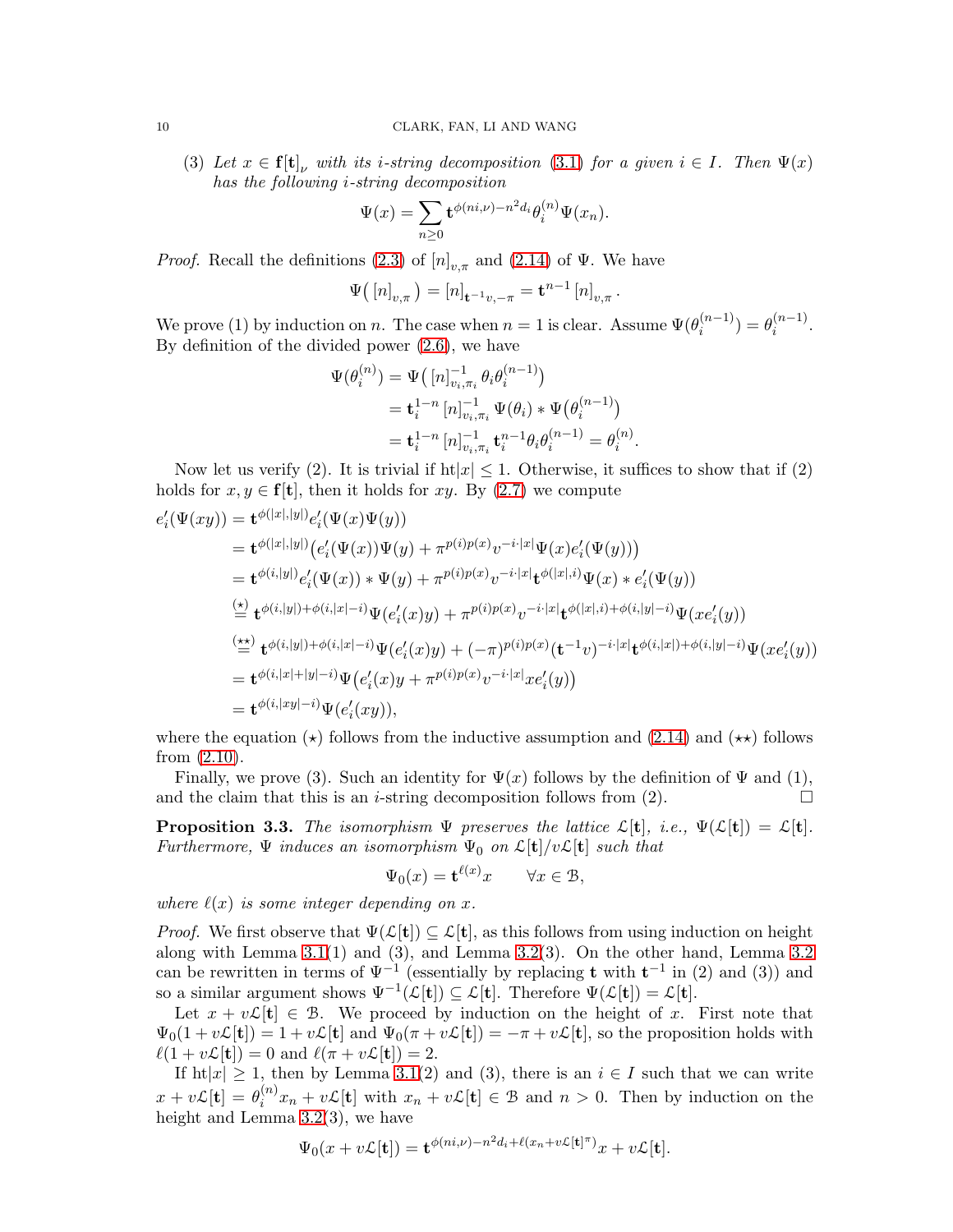The proposition is proved.

It was stated in [\[CHW2,](#page-18-4) Proposition 6.7] that  $\mathcal L$  is  $\rho$ -invariant. In contrast to the nonsuper setting (as done by Lusztig and Kashiwara), this is not easy to verify algebraically using the tools in *loc. cit.* because the bilinear form on  $\mathcal{L}/v\mathcal{L}$  is not positive definite. Here we are in a position to furnish an algebraic proof of [\[CHW2,](#page-18-4) Proposition 6.7].

**Proposition 3.4.** *The involution*  $\rho$  *preserves*  $\mathcal{L}$ *, i.e.,*  $\rho(\mathcal{L}) = \mathcal{L}$ *.* 

*Proof.* Since  $\frac{1}{2} \in \mathcal{A}$ , we note that

$$
\mathcal{L} = \varepsilon_+ \mathcal{L} \oplus \varepsilon_- \mathcal{L} \cong \mathcal{L}|_{\pi=1} \oplus \mathcal{L}|_{\pi=-1}.
$$

We similarly have a decomposition  $\varrho = \varrho_+ \oplus \varrho_-$  where  $\varrho_{\pm}(x) = \varrho(\varepsilon_{\pm}x)$ , and by definition we see that under the isomorphism  $\varepsilon_{\pm}f[t] \cong f[t]|_{\pi=\pm 1}$ ,  $\varrho_{\pm}$  corresponds to  $\varrho|_{\pi=\pm 1}$ .

Since it is known [\[K,](#page-18-14) [Lu2\]](#page-18-17) that  $\varrho_{\pi=1}(\mathcal{L}|_{\pi=1}) = \mathcal{L}|_{\pi=1}$ , it suffices to show that

$$
\varrho|_{\pi=-1}(\mathcal{L}|_{\pi=-1})=\mathcal{L}|_{\pi=-1}.
$$

Since  $\Psi(\pi) = -\pi$ , we have  $\Psi(\mathcal{L}[\mathbf{t}]]_{\pi=1}) = \mathcal{L}[\mathbf{t}]]_{\pi=-1}$ . Let  $x \in \mathcal{L}|_{\pi=-1}$ . Since  $x \in$  $\mathcal{L}|_{\pi=-1} \subset \mathcal{L}[\mathbf{t}]|_{\pi=-1}$ , by Proposition [2.6](#page-7-2) we have

$$
\varrho|_{\pi=-1}(x) = (-1)^{\frac{\mathbf{N}(|x|)}{2} + \mathbf{p}(|x|)} \Psi \varrho|_{\pi=1} \Psi^{-1}(x) \in \mathcal{L}[\mathbf{t}]|_{\pi=-1}.
$$

On the other hand, by definition we have  $\varrho(x) \in \mathbf{f}|_{\pi=-1}$ , and hence

$$
\varrho|_{\pi=-1}(x)\in\mathcal{L}[\mathbf{t}]|_{\pi=-1}\cap\mathbf{f}|_{\pi=-1}=\mathcal{L}|_{\pi=-1}.
$$

The proposition is proved.

3.2. Comparing canonical bases. The bar involution on f in [\(2.5\)](#page-4-4) extends trivially to an involution  $\bar{f}$  of  $f[t^{\pm 1}]$  and  $f[t]$  by letting  $\bar{t} = t$  and  $\bar{t} = t$  respectively.

<span id="page-10-0"></span>**Lemma 3.5.** *The map*  $\Psi$  *commutes with the bar map on* **f**[**t**]*, i.e.,*  $\neg$   $\circ$   $\Psi$  =  $\Psi$   $\circ$  $\vec{ }$ .

*Proof.* By the definition of  $\Psi$  given in Theorem [2.4,](#page-5-1) the only nontrivial thing to check is the commutativity when acting on v. Indeed, recalling  $t^4 = 1$ , we have

$$
\overline{\Psi(v)} = \mathbf{t}^{-1}\pi v^{-1} = -\pi(\mathbf{t}^{-1}v)^{-1} = \Psi(\overline{v}).
$$

The lemma is proved.

As proven in  $\text{[CHW2]}$  (generalizing the approach of  $\text{[K]}$ ), there exists a globalization map  $G: \mathcal{L}[\mathbf{t}]/v\mathcal{L}[\mathbf{t}] \to \mathcal{L}[\mathbf{t}] \cap \overline{\mathcal{L}}[\mathbf{t}]$  such that for each  $b \in \mathcal{B}$ ,  $G(b)$  is the unique bar-invariant vector in  $\mathcal{L}[\mathbf{t}]$  such that  $G(b) + v\mathcal{L}[\mathbf{t}] = b$ . The set  $\{G(b) : b \in \mathcal{B}\}\$ is called the canonical  $\pi$ -basis for **f**.

Specializing  $\pi = 1$  yields the usual canonical basis of Lusztig and Kashiwara, while specializing  $\pi = -1$  yields a (signed) canonical basis for the half quantum supergroup. Even though we have established a connection on the level of crystal lattices and crystal bases, it is somewhat surprising to see that  $\Psi$  allows us to establish a direct and precise link between the canonical bases for the two specializations. Recall  $\ell(\cdot)$  from Proposition [3.3,](#page-9-0) which is integer-valued but may not be even-integer-valued in general.

**Theorem 3.6.** For any  $b \in \mathcal{B}$ , we have

$$
\Psi(G(b)) = \mathbf{t}^{\ell(b)} G(b).
$$

*In particular,*  $\Psi(G(b)|_{\pi=1})$  *is proportional to*  $G(b)|_{\pi=-1}$ *.*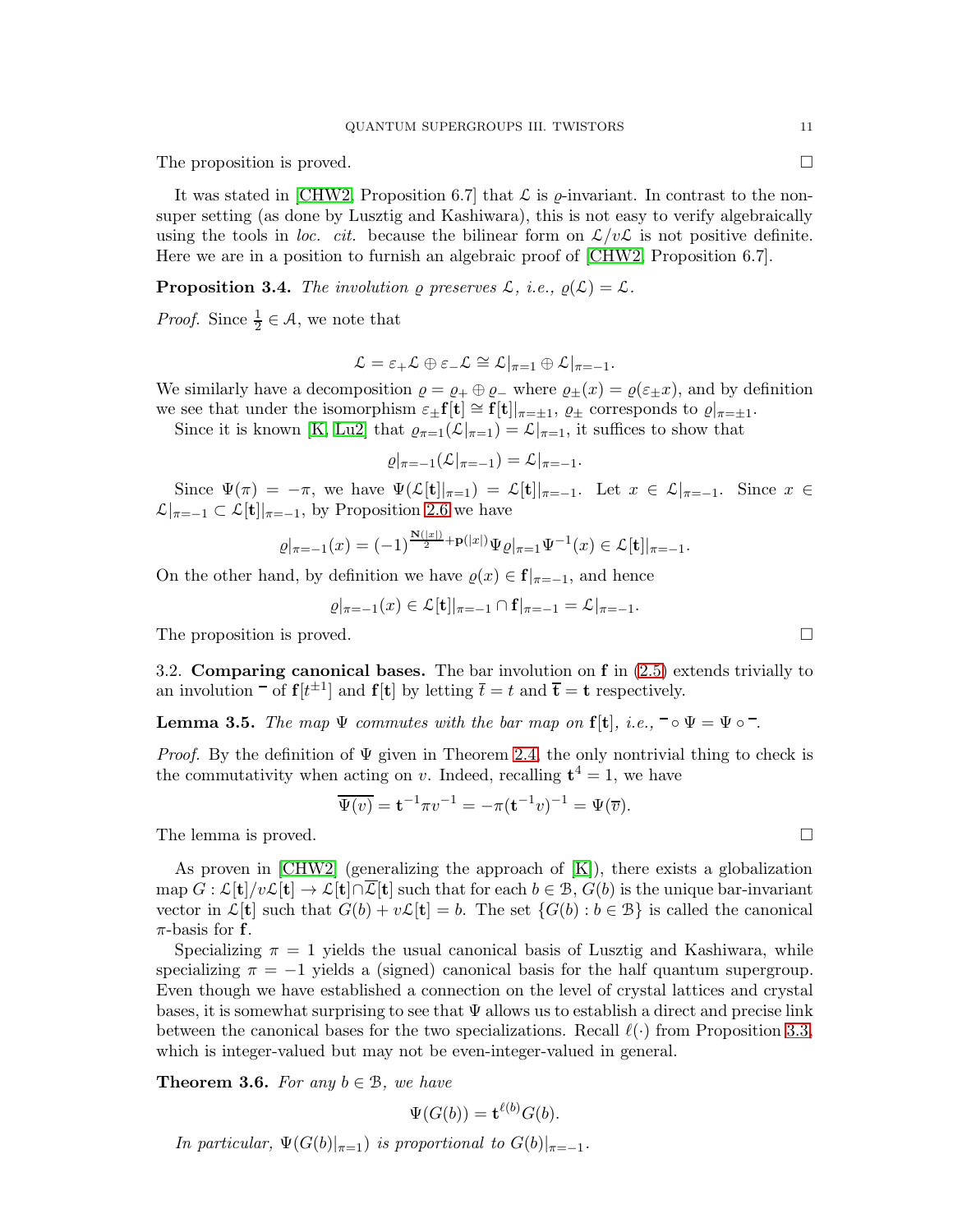*Proof.* It follows by Lemma [3.5](#page-10-0) that  $\Psi(G(b))$  is bar-invariant. It follows by the definition of the maps and Proposition [3.3](#page-9-0) that

$$
\Psi(G(b)) + v\mathcal{L}[\mathbf{t}] = \Psi(b) = \mathbf{t}^{\ell(b)}b.
$$

Therefore,  $\mathbf{t}^{-\ell(b)}\Psi(G(b)) = G(b)$  and thus  $\Psi(\varepsilon_+ G(b)) = \varepsilon_- \mathbf{t}^{\ell(b)}G(b)$ .

**Example 3.7.** Let  $(I, \cdot)$  be the super Cartan datum associated to  $\mathfrak{osp}(1|4)$  with  $I = \{1, 2\}$ (where 1 is the odd simple root) and Dynkin diagram given by

> • ◦ < 1 2

$$
p(1) = 1, \quad p(2) = 0;
$$
  

$$
1 \cdot 1 = 2, \quad 1 \cdot 2 = 2 \cdot 1 = -2, \quad 2 \cdot 2 = 4;
$$
  

$$
\phi(1,1) = 1, \quad \phi(1,2) = 0, \quad \phi(2,1) = -2, \quad \phi(2,2) = 2.
$$

It is an easy computation that

$$
\tilde{f}_1 \tilde{f}_2 \tilde{f}_1 1 = \theta_1 (\theta_2 \theta_1 - v^2 \theta_1 \theta_2) + v^2 \theta_1^{(2)} \theta_2.
$$

<span id="page-11-0"></span>In particular,  $G(\tilde{f}_1 \tilde{f}_2 \tilde{f}_1 1 + v\mathcal{L}) = \theta_1 \theta_2 \theta_1$ , and  $\Psi(G(\tilde{f}_1 \tilde{f}_2 \tilde{f}_1 1 + v\mathcal{L})) = \mathbf{t}^{-1} \theta_1 \theta_2 \theta_1$ .

4. The twistor of modified covering quantum group

4.1. The modified covering quantum group. To facilitate the definition of modified covering quantum group next, we recall the definition of the covering quantum group U. We recall that  $b_{ij} = 1 - a_{ij}$ .

Definition 4.1. [\[CHW1\]](#page-18-3) *The covering quantum group* U *associated to a super root datum*  $(Y, X, I, \cdot)$  *is the*  $\mathbb{Q}(v)^{\pi}$ -algebra with generators  $E_i, F_i, K_{\mu}$ , and  $J_{\mu}$ , for  $i \in I$  and  $\mu \in Y$ , *subject to the relations:*

<span id="page-11-1"></span>
$$
J_{\mu}J_{\nu} = J_{\mu+\nu}, \quad K_{\mu}K_{\nu} = K_{\mu+\nu}, \quad K_0 = J_0 = J_{\nu}^2 = 1, \quad J_{\mu}K_{\nu} = K_{\nu}J_{\mu}, \tag{4.1}
$$

$$
J_{\mu}E_i = \pi^{\langle \mu, i' \rangle} E_i J_{\mu}, \quad J_{\mu}F_i = \pi^{-\langle \mu, i' \rangle} F_i J_{\mu}, \tag{4.2}
$$

<span id="page-11-3"></span>
$$
K_{\mu}E_i = v^{\langle \mu, i' \rangle} E_i K_{\mu}, \quad K_{\mu}F_i = v^{-\langle \mu, i' \rangle} F_i K_{\mu}, \tag{4.3}
$$

<span id="page-11-4"></span>
$$
E_i F_j - \pi^{p(i)p(j)} F_j E_i = \delta_{ij} \frac{J_{d_i i} K_{d_i i} - K_{-d_i i}}{\pi_i v_i - v_i^{-1}},
$$
\n(4.4)

<span id="page-11-5"></span>
$$
\sum_{k=0}^{b_{ij}} (-1)^k \pi^{\binom{k}{2} p(i) + k p(i) p(j)} \begin{bmatrix} b_{ij} \\ k \end{bmatrix}_{v_i, \pi_i} E_i^{b_{ij} - k} E_j E_i^k = 0 \quad (i \neq j), \tag{4.5}
$$

<span id="page-11-2"></span>
$$
\sum_{k=0}^{b_{ij}} (-1)^k \pi^{\binom{k}{2} p(i) + k p(i) p(j)} \begin{bmatrix} b_{ij} \\ k \end{bmatrix}_{v_i, \pi_i} F_i^{b_{ij} - k} F_j F_i^k = 0 \quad (i \neq j), \tag{4.6}
$$

*for*  $i, j \in I$  *and*  $\mu, \nu \in Y$ *.* 

Again by specialization at  $\pi = \pm 1$ , we obtain the usual quantum group  $\mathbf{U}|_{\pi=1}$  (with extra central elements) and the super quantum group  $\mathbf{U}|_{\pi=-1}$ . We extend scalars and set  $\mathbf{U}[t^{\pm 1}]=\mathbb{Q}(v)[t^{\pm 1}]^{\pi}\otimes_{\mathbb{Q}(v)^{\pi}}\mathbf{U}.$ 

We endow **U** with a  $\mathbb{Z}[I]$ -grading by setting

$$
|E_i| = i, \quad |F_i| = -i, \quad |J_\mu| = |K_\mu| = 0,\tag{4.7}
$$

and also endow **U** with a  $\mathbb{Z}_2$ -grading by setting

$$
p(E_i) = p(F_i) = p(i), \quad p(J_\mu) = p(K_\mu) = 0.
$$
\n(4.8)

Then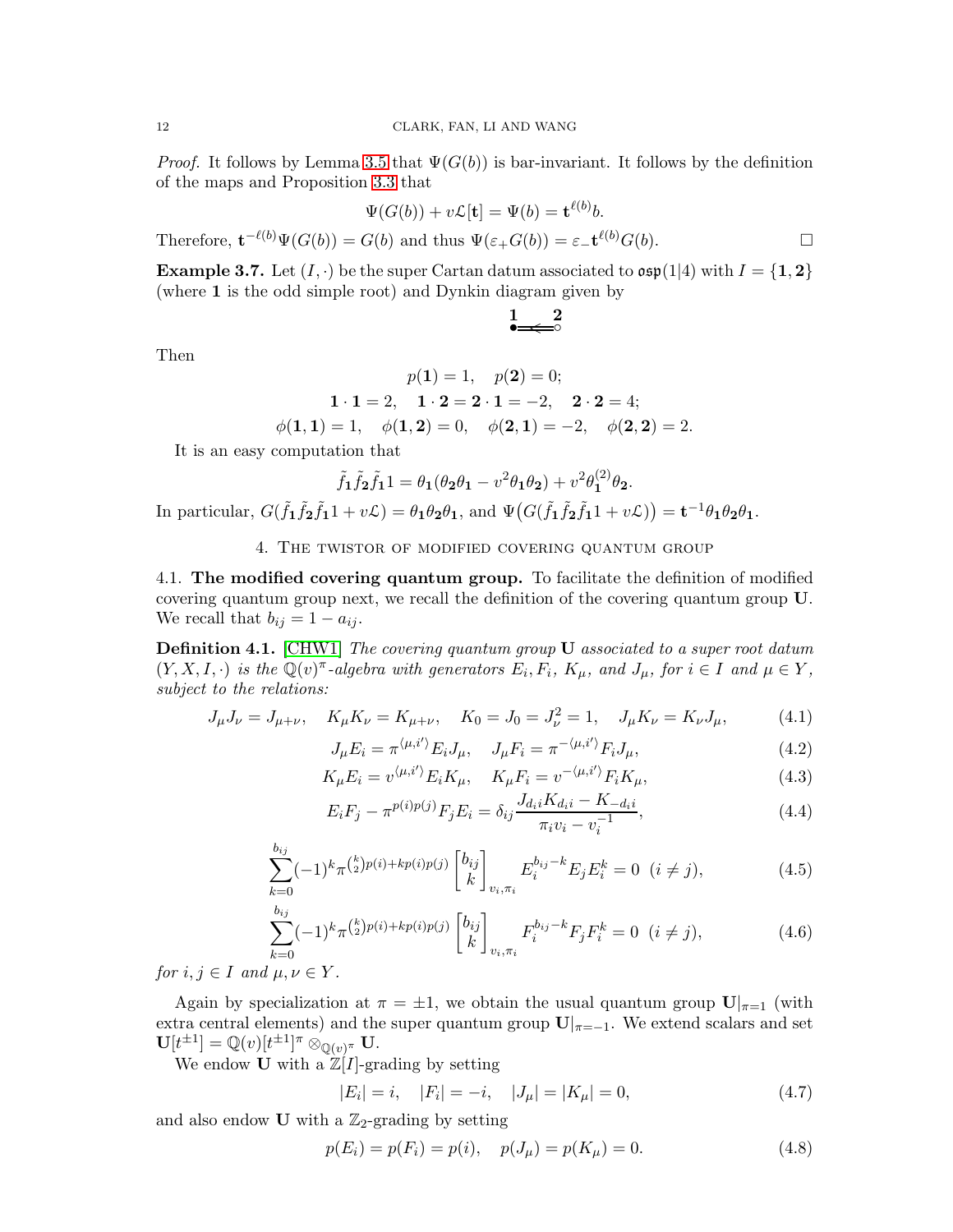The definition of the covering quantum group  $U$  is also internally coherent with the notion of the modified covering quantum group  $\dot{\mathbf{U}}$ , which we now introduce.

Definition 4.2. *The modified covering quantum group* U˙ *associated to the root datum*  $(Y, X, I, \cdot)$  *is defined to be the associative*  $\mathbb{Q}(v)^{\pi}$ -algebra without unit which is generated *by the symbols*  $1_\lambda, E_i 1_\lambda$  *and*  $F_i 1_\lambda$ *, for*  $\lambda \in X$  *and*  $i \in I$ *, subject to the relations:* 

$$
1_{\lambda}1_{\lambda'} = \delta_{\lambda,\lambda'}1_{\lambda},\tag{4.9}
$$

<span id="page-12-0"></span>
$$
(E_i 1_\lambda) 1_{\lambda'} = \delta_{\lambda, \lambda'} E_i 1_\lambda, \quad 1_{\lambda'} (E_i 1_\lambda) = \delta_{\lambda', \lambda + i'} E_i 1_\lambda,
$$
\n(4.10)

$$
(F_i 1_\lambda) 1_{\lambda'} = \delta_{\lambda, \lambda'} F_i 1_\lambda, \quad 1_{\lambda'} (F_i 1_\lambda) = \delta_{\lambda', \lambda - i'} F_i 1_\lambda,
$$
\n(4.11)

$$
(E_i F_j - \pi^{p(i)p(j)} F_j E_i) 1_\lambda = \delta_{ij} \left[ \langle i, \lambda \rangle \right]_{v_i, \pi_i} 1_\lambda,
$$
\n(4.12)

$$
\sum_{k=0}^{b_{ij}} (-1)^k \pi^{\binom{k}{2}p(i)+kp(i)p(j)} \begin{bmatrix} b_{ij} \\ k \end{bmatrix}_{v_i, \pi_i} E_i^{b_{ij}-k} E_j E_i^k 1_\lambda = 0 \ \ (i \neq j), \tag{4.13}
$$

$$
\sum_{k=0}^{b_{ij}} (-1)^k \pi^{\binom{k}{2} p(i) + k p(i) p(j)} \begin{bmatrix} b_{ij} \\ k \end{bmatrix}_{v_i, \pi_i} F_i^{b_{ij} - k} F_j F_i^k 1_\lambda = 0 \ \ (i \neq j), \tag{4.14}
$$

*where*  $i, j \in I$ ,  $\lambda, \lambda' \in X$ , and we use the notation  $xy1_{\lambda} = (x1_{\lambda+|y|})(y1_{\lambda})$  *for*  $x, y \in U$ *.* 

As with the half covering quantum groups, if we set  $\pi = 1$  then  $\dot{\mathbf{U}}|_{\pi=1}$  is the modified quantum group of Lusztig, whereas if  $\pi = -1$  then  $\dot{\mathbf{U}}|_{\pi=-1}$  is the modified quantum supergroup.

The algebra  $\dot{\mathbf{U}}$  has a (left) **U**-action given by

$$
E_i \cdot x1_\lambda = (E_i 1_{\lambda+|x|})x1_\lambda, \quad F_i \cdot x1_\lambda = (F_i 1_{\lambda+|x|})x1_\lambda,
$$
  

$$
K_\nu \cdot x1_\lambda = v^{\langle \nu, \lambda+|x| \rangle} x1_\lambda, \quad J_\nu \cdot x1_\lambda = \pi^{\langle \nu, \lambda+|x| \rangle} x1_\lambda.
$$

There is also a similar right U-action on  $\dot{\mathbf{U}}$ . Then as in [\[Lu1\]](#page-18-13),  $\dot{\mathbf{U}}$  can be identified with the  $\mathbb{Q}(v)^{\pi}$ -algebra on the symbols  $x1_{\lambda}$  for  $x \in U$  and  $\lambda \in X$  satisfying

$$
x1_{\lambda}y1_{\mu} = \delta_{\lambda,\mu+|y|}xy1_{\mu}, \quad K_{\nu}1_{\lambda} = v^{\langle \nu,\lambda \rangle}1_{\lambda}, \quad J_{\nu}1_{\lambda} = \pi^{\langle \nu,\lambda \rangle}1_{\lambda}.
$$
 (4.15)

Denote by  $\mathbb{Z}[\mathbf{U}]$  the  $\mathbb{Z}[v^{\pm 1}]^{\pi}$ -subalgebra of  $\dot{\mathbf{U}}$  generated by  $1_{\lambda}, E_i^{(n)}1_{\lambda}$  and  $F_i^{(n)}$  $i^{(n)}1_{\lambda}$ , for  $n \geq 1, \lambda \in X$  and  $i \in I$  (here we recall the definition of divided powers [\(2.6\)](#page-4-2)). Then  $\mathbb{Z}^{\mathbf{U}}$ is a  $\mathbb{Z}[v^{\pm 1}]^{\pi}$ -form of  $\dot{\mathbf{U}}$ .

4.2. The twistor  $\dot{\Psi}$ . Recall the bilinear form  $\phi(\cdot, \cdot) : \mathbb{Z}[I] \times \mathbb{Z}[I] \to \mathbb{Z}$  from [\(2.9\)](#page-5-7), and that we have an embedding  $\mathbb{Z}[I] \hookrightarrow X$  given by  $i \mapsto i'$ . Fix once and for all a transversal  $C \subset X$  for the coset representatives of  $X/\mathbb{Z}[I]$ . Then we define the bilinear pairing  $\dot{\phi}(\cdot,\cdot): \mathbb{Z}[I] \times X \to \mathbb{Z}$  by

$$
\dot{\phi}(\nu, \mu' + \lambda) = \phi(\nu, \mu), \quad \text{for all } \nu, \mu \in \mathbb{Z}[I], \lambda \in C.
$$
 (4.16)

The map  $\Psi$  in the following theorem can be viewed as a counterpart in the setting of modified covering quantum group of the isomorphism  $\Psi$  in Theorem [2.4.](#page-5-1) Note that we do not need to use a twisted multiplication in this setting as for Ψ. By base changes we  $\mathrm{set}\ \mathrm{as}\ \mathrm{usual}\ \dot{\mathbf{U}}[\mathbf{t}] = \mathbb{Q}(v, \mathbf{t})^{\pi} \otimes_{\mathbb{Q}(v)^{\pi}} \dot{\mathbf{U}}\ \mathrm{and}\ \mathrm{z} \dot{\mathbf{U}}[\mathbf{t}] = \mathbb{Z}[v^{\pm 1}, \mathbf{t}]^{\pi} \otimes_{\mathbb{Z}[v^{\pm 1}]^{\pi}} \mathrm{z} \dot{\mathbf{U}}.$ 

# **Theorem 4.3.** (1) *There is an automorphism*  $\dot{\Psi}$  *of the*  $\mathbb{Q}(\mathbf{t})$ *-algebra*  $\dot{\mathbf{U}}[\mathbf{t}]$  *of order* 4 *such that, for all*  $i \in I$  *and*  $\lambda \in X$ *,*

$$
\dot{\Psi}(1_{\lambda}) = 1_{\lambda}, \quad \dot{\Psi}(E_i 1_{\lambda}) = \mathbf{t}^{d_i \langle i, \lambda \rangle - \dot{\phi}(i, \lambda)} E_i 1_{\lambda}, \quad \dot{\Psi}(F_i 1_{\lambda}) = \mathbf{t}^{\dot{\phi}(i, \lambda)} F_i 1_{\lambda},
$$

$$
\dot{\Psi}(\pi) = -\pi, \quad \dot{\Psi}(v) = \mathbf{t}^{-1} v.
$$

(2) The automorphism  $\dot{\Psi}$  preserves the  $\mathbb{Z}[v^{\pm 1}, \mathbf{t}]^{\pi}$ -form  $\mathbb{Z}[\mathbf{t}]$ .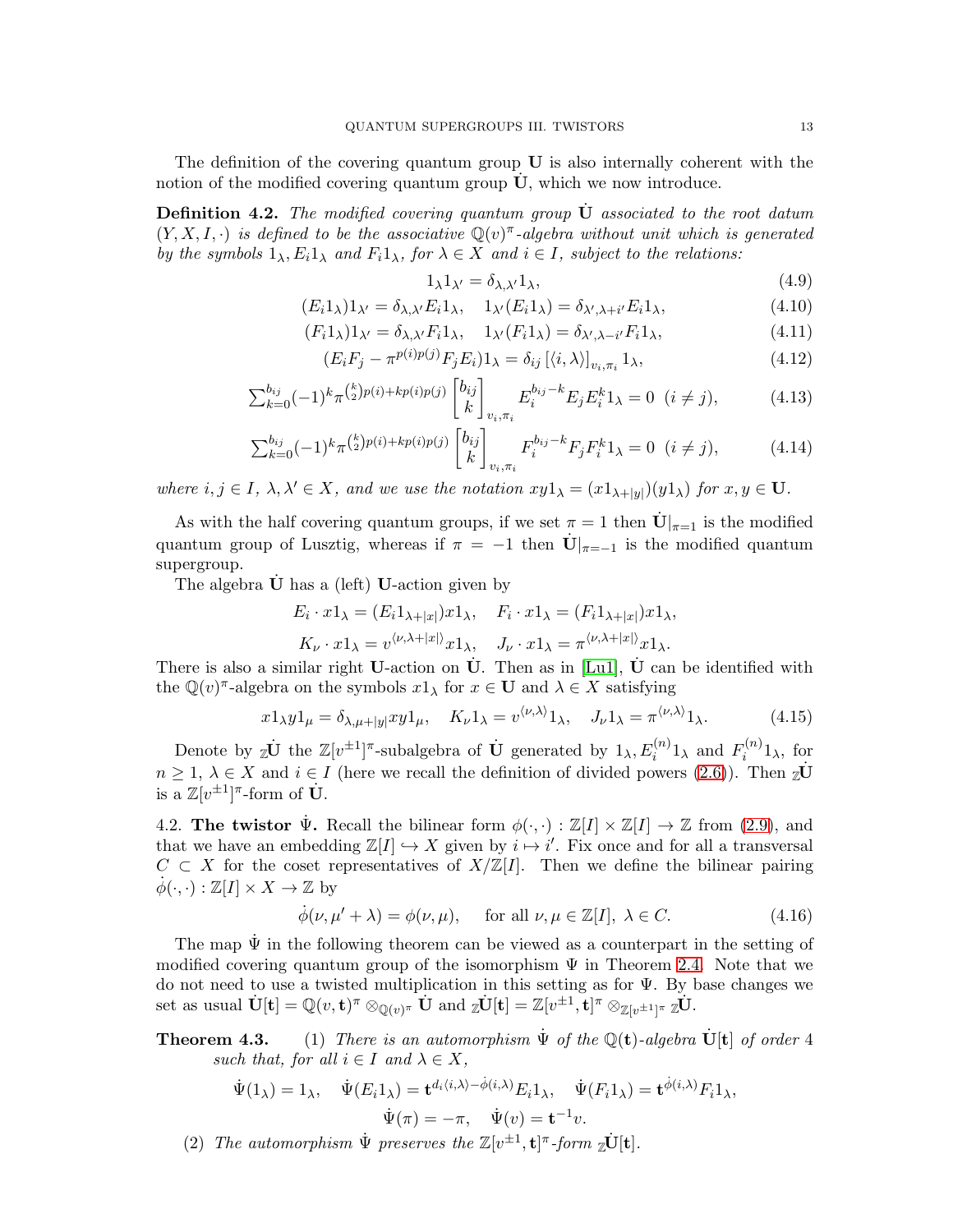*Proof.* (1) Once we verify that the endomorphism  $\Psi$  is well defined, it is clearly an automorphism of order four by checking the images of the generators. To verify that  $\Psi$  is well defined, it suffices to check that the images of the generators satisfy the relations. It is straightforward to verify  $(4.9)-(4.11)$  $(4.9)-(4.11)$ , and we leave that as an exercise to the reader.

Let us check [\(4.12\)](#page-12-0). We compute

$$
\begin{split}\n&(\mathbf{t}^{d_i\langle i,\lambda-j'\rangle-\dot{\phi}(i,\lambda-j')}E_i1_{\lambda-j'})(\mathbf{t}^{\dot{\phi}(j,\lambda)}F_j1_{\lambda}) \\
&-(-\pi)^{p(i)p(j)}(\mathbf{t}^{\dot{\phi}(j,\lambda+i')}F_j1_{\lambda+i'})(\mathbf{t}^{d_i\langle i,\lambda\rangle-\dot{\phi}(i,\lambda)}E_i1_{\lambda}) \\
&=\mathbf{t}^{d_i\langle i,\lambda-j'\rangle-\dot{\phi}(i,\lambda-j')+\dot{\phi}(j,\lambda)}(E_iF_j-(-\pi)^{p(i)p(j)}\mathbf{t}^{i\cdot j+\phi(j,i)}-\phi(i,j)F_jE_i)1_{\lambda} \\
&=\mathbf{t}^{d_i\langle i,\lambda-j'\rangle-\dot{\phi}(i,\lambda-j')+\dot{\phi}(j,\lambda)}(E_iF_j-\pi^{p(i)p(j)}F_jE_i)1_{\lambda} \\
&=\delta_{ij}\mathbf{t}^{\langle i,\lambda\rangle-1}_i\left[\langle i,\lambda\rangle\right]_{v_i,\pi_i} \\
&=\delta_{ij}\left[\langle i,\lambda\rangle\right]_{\mathbf{t}^{-1}_i v_i,-\pi_i}.\n\end{split}
$$

Next, let us check the Serre relations. As the proof of [\(4.14\)](#page-12-0) are similar, we will only check [\(4.13\)](#page-12-0). Let us set

$$
E_{ij}(k) = \dot{\Psi}(E_i^{b_{ij}-k} E_j E_i^k 1_\lambda).
$$

We want to verify that

$$
\sum_{k=0}^{b_{ij}} (-1)^k (-\pi)^{\binom{k}{2}p(i)+kp(i)p(j)} \begin{bmatrix} b_{ij} \\ k \end{bmatrix}_{\mathbf{t}^{-1}v_i, -\pi_i} E_{ij}(k) = 0.
$$
 (4.17)

First note that

$$
\Psi(E_i^s 1_\lambda) = \prod_{t=1}^s \mathbf{t}^{d_i \langle i, \lambda + (t-1)i' \rangle - \dot{\phi}(i, \lambda + (t-1)i')} E_i 1_{\lambda + (t-1)i'} = \mathbf{t}^{{s \choose 2} d_i + s(d_i \langle i, \lambda \rangle - \dot{\phi}(i, \lambda))} E_i^s 1_\lambda.
$$

By using the factorization  $E_i^{b_{ij}-k} E_j E_i^k 1_\lambda = E_i^{b_{ij}-k}$  $i^{b_{ij}-k}1_{\lambda+j'+ki'}E_j1_{\lambda+ki'}E_i^k1_\lambda$  and the identity  $\binom{k}{0}$  $\binom{k}{2} + \binom{b_{ij}-k}{2}$  $\binom{n-k}{2} + k(b_{ij} - k) = \binom{b_{ij}}{2}$  $\binom{n_j}{2}$ , we compute that

$$
E_{ij}(k) = \mathbf{t}^{\spadesuit_{ij}(k) + \heartsuit_{ij}} E_i^{b_{ij} - k} E_j E_i^k \mathbf{1}_{\lambda},
$$

where

$$
\nabla_{ij} = b_{ij}(i \cdot j + d_i \langle i, \lambda \rangle - \dot{\phi}(i, \lambda)) + d_j \langle j, \lambda \rangle - \dot{\phi}(j, \lambda) + \begin{pmatrix} b_{ij} \\ 2 \end{pmatrix},
$$
  
\n
$$
\bullet_{ij}(k) = -k\phi(j, i) - (b_{ij} - k)\phi(i, j).
$$

Then

$$
\begin{bmatrix} b_{ij} \\ k \end{bmatrix}_{\mathbf{t}^{-1}v_i, -\pi_i} E_{ij}(k) = \mathbf{t}^{\heartsuit_{ij} + \spadesuit_{ij}(k) + k(b_{ij} - k)d_i} \begin{bmatrix} b_{ij} \\ k \end{bmatrix}_{v_i, \pi_i} E_i^{b_{ij} - k} E_j E_i^k 1_{\lambda}.
$$

Recall  $\clubsuit$  from [\(2.17\)](#page-6-2). Since  $\phi(i_1, i_2) \in 2\mathbb{Z}$  for  $i_1 \neq i_2 \in I$ , we see that

$$
\spadesuit_{ij}(k) + k(b_{ij} - k)d_i \equiv \clubsuit \equiv 2\binom{k}{2} + 2kp(i)p(j) + c(i,j) \mod 4.
$$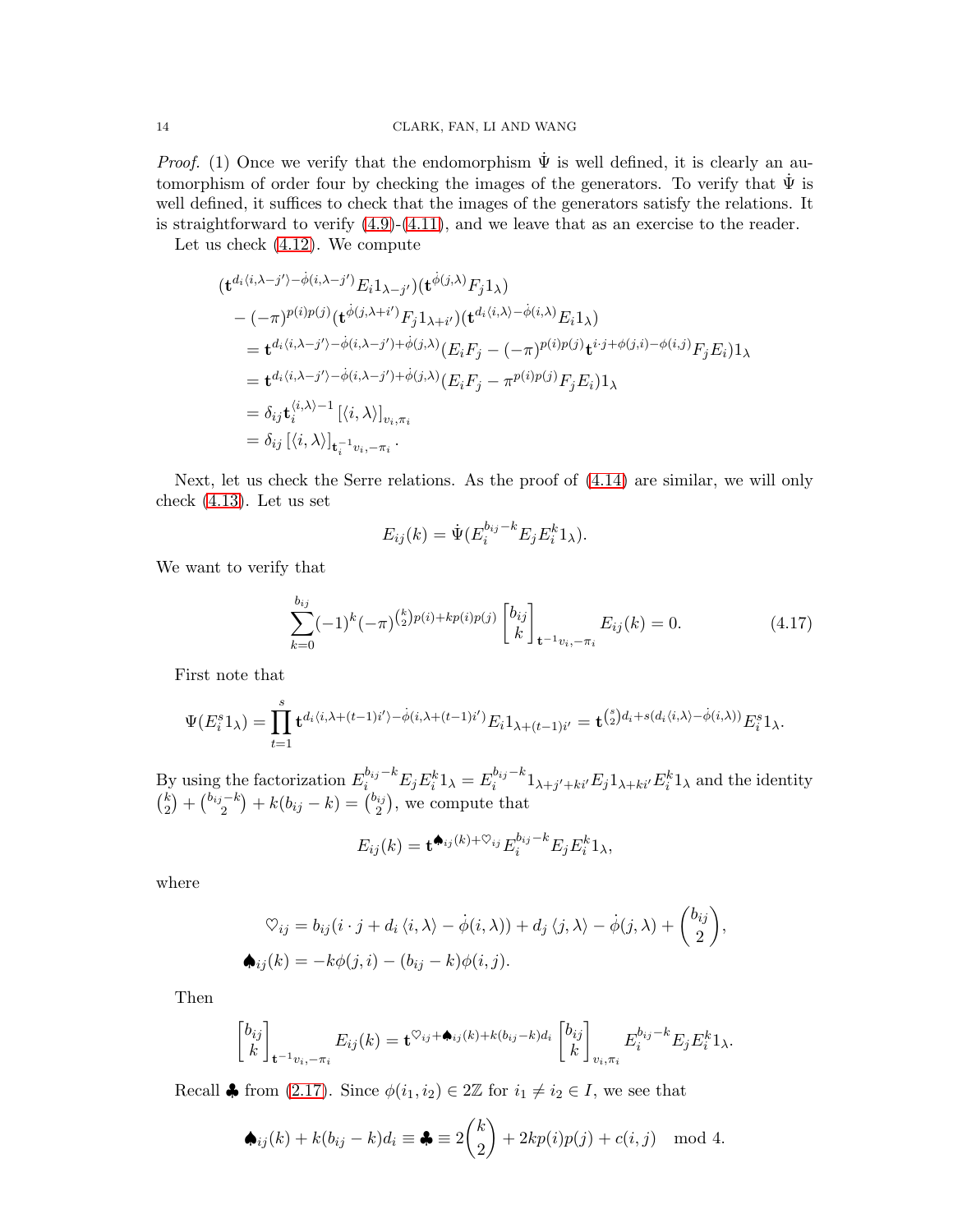Then we see that

$$
\sum_{k=0}^{b_{ij}} (-1)^k (-\pi)^{\binom{k}{2}p(i)+kp(i)p(j)} \begin{bmatrix} b_{ij} \\ k \end{bmatrix}_{\mathbf{t}^{-1}v_i,-\pi_i} E_{ij}(k)
$$
\n
$$
= \mathbf{t}^{\heartsuit_{ij}+c(i,j)} \sum_{k=0}^{b_{ij}} (-1)^k \pi^{\binom{k}{2}p(i)+kp(i)p(j)} \begin{bmatrix} b_{ij} \\ k \end{bmatrix}_{v_i,\pi_i} E_i^{b_{ij}-k} E_j E_i^k 1_\lambda = 0.
$$

This finishes the verification of the Serre relations, whence (1).

Part (2) follows immediately from (1) by noting that  $\Psi$  preserves the divided powers up to some integer power of **t**.

Since  $\Psi(\pi) = -\pi$ , we obtain the following variant of Theorem 4.3.

<span id="page-14-0"></span>**Theorem 4.4.** The automorphism  $\dot{\Psi}$  of  $\dot{\mathbf{U}}[\mathbf{t}]$  induces an isomorphism of  $\mathbb{Q}(\mathbf{t})$ -algebras  $\dot{U}[t]|_{\pi=1} \cong \dot{U}[t]|_{\pi=-1}$  and an isomorphism of  $\mathbb{Z}[t]$ -algebras  $\mathbb{Z}\dot{U}[t]|_{\pi=1} \cong \mathbb{Z}\dot{U}[t]|_{\pi=-1}$ . In  $particular, we have embeddings \mathbf{U}|_{\pi=\pm 1} \hookrightarrow \mathbf{U}[\mathbf{t}]|_{\pi=\mp 1} and \mathbf{Z} \mathbf{U}|_{\pi=\pm 1} \hookrightarrow \mathbf{Z} \mathbf{U}[\mathbf{t}]|_{\pi=\mp 1}.$ 

Hence, one may view the algebras  $\dot{\mathbf{U}}|_{\pi=1}$  and  $\dot{\mathbf{U}}|_{\pi=-1}$  as two different rational forms of the algebra  $\dot{\mathbf{U}}[\mathbf{t}]|_{\pi=1}$  (or equivalently, of  $\dot{\mathbf{U}}[\mathbf{t}]|_{\pi=-1}$ ). We shall refer to the automorphism  $\dot{\Psi}$  in Theorem 4.3 as a *twistor* on  $\dot{\mathbf{U}}[\mathbf{t}]$ .

- *Remark* 4.5*.* (1) The definition of the covering quantum group U and the modified covering quantum group U˙ makes sense for super Cartan datum without the barconsistent condition (d) in Definition [2.1.](#page-3-1) But the above theorems require the bar-consistent condition.
	- (2) The integer  $\phi(i, \lambda)$  admits a geometric interpretation (compare the integers  $e_{\mu,n\alpha_i}$ and  $f_{\mu,n\alpha_i}$  in [\[Li,](#page-18-18) 5.1]).

4.3. Category equivalences. Recall that a  $\dot{\mathbf{U}}$ -module M over  $\mathbb{Q}(v)$  is called *unital* if each  $m \in M$  is a finite sum of the form  $m = \sum_{\lambda \in X} 1_{\lambda} m$ . When specializing  $\pi$  to  $\pm 1$ , we obtain the definition of a unital  $\dot{\mathbf{U}}|_{\pi=\pm 1}$ -module over  $\mathbb{Q}(v)$ . We denote the categories of unital modules over  $\mathbb{Q}(v)$  of  $\dot{\mathbf{U}}$  (resp.,  $\dot{\mathbf{U}}|_{\pi=1}$ ,  $\dot{\mathbf{U}}|_{\pi=-1}$ ) by  $\dot{\mathcal{C}}$  (and resp.,  $\dot{\mathcal{C}}_{\pi=1}$ ,  $\dot{\mathcal{C}}_{\pi=-1}$ ). We have  $\dot{\mathcal{C}} = \dot{\mathcal{C}}_{\pi=1} \oplus \dot{\mathcal{C}}_{\pi=-1}$ . We denote the category of unital modules over the field  $\mathbb{Q}(v, \mathbf{t})$ of  $\dot{\mathbf{U}}$  (and resp.,  $\dot{\mathbf{U}}|_{\pi=1}$ ,  $\dot{\mathbf{U}}|_{\pi=-1}$ ) by  $\dot{\mathbf{C}}^{\mathbf{t}}$  (and resp.,  $\dot{\mathbf{C}}_{\pi=1}^{\mathbf{t}}$ ,  $\dot{\mathbf{C}}_{\pi=-1}^{\mathbf{t}}$ ).

The following is an immediate consequence of Theorem [4.4.](#page-14-0)

<span id="page-14-1"></span>**Proposition 4.6.** The twistor  $\dot{\Psi}$  induces a category equivalence between  $\dot{\mathcal{C}}_{\pi=1}^{\mathbf{t}}$  and  $\dot{\mathcal{C}}_{\pi=-1}^{\mathbf{t}}$ .

The main novelty in the definition of the covering quantum group  $U$  is the additional generators  $J_{\mu}$  in the Cartan subalgebra, which lead to a natural formulation of the integral form of **U** and weight modules of **U** (see [\[CHW1\]](#page-18-3)). A **U**-module over  $\mathbb{Q}(v)$  (and resp., **U**[t]module over  $\mathbb{Q}(v, \mathbf{t})$  *M* is called a *weight module* of **U** (and resp.,  $\mathbf{U}[\mathbf{t}]$ ) if  $M = \bigoplus_{\lambda \in X} M_{\lambda}$ with

$$
M_{\lambda} = \left\{ m \in M \mid K_{\nu} m = v^{\langle \nu, \lambda \rangle} m, J_{\nu} m = \pi^{\langle \nu, \lambda \rangle} m, \ \forall \ \nu \in Y \right\}.
$$

We denote the category of weight modules of  $\bf{U}$  (and resp.,  $\bf{U}[t]$ ) over the respective fields as above by  $\mathcal C$  (and resp.,  $\mathcal C^t$ ). Similarly, we have categories of weight modules of  $\mathbf{U}[\mathbf{t}]|_{\pi=\pm 1}$  over  $\mathbb{Q}(v,\mathbf{t})$  denoted by  $\mathcal{C}_{\pi=\pm 1}^{\mathbf{t}}$ .

One can suitably formulate the BGG category  $\mathcal{O}^{\mathbf{t}}$ ,  $\mathcal{O}_{\pi=1}^{\mathbf{t}}$ ,  $\mathcal{O}_{\pi=-1}^{\mathbf{t}}$  as subcategories of  $\mathcal{C}^{\mathbf{t}}$ ,  $\mathfrak{C}_{\pi=1}^{\mathbf{t}}$  and  $\mathfrak{C}_{\pi=-1}^{\mathbf{t}}$ , respectively.

Recall the definition of the highest weight U-modules  $V(\lambda)$  over  $\mathbb{Q}(v)$ , for  $\lambda \in X$ ; see [\[CHW1,](#page-18-3) Proposition 2.6.5]. Then  $V(\lambda)_{\pi=\pm 1}$  is a simple  $\mathbf{U}|_{\pi=\pm 1}$ -module. Let  $X^+=\{\lambda\in$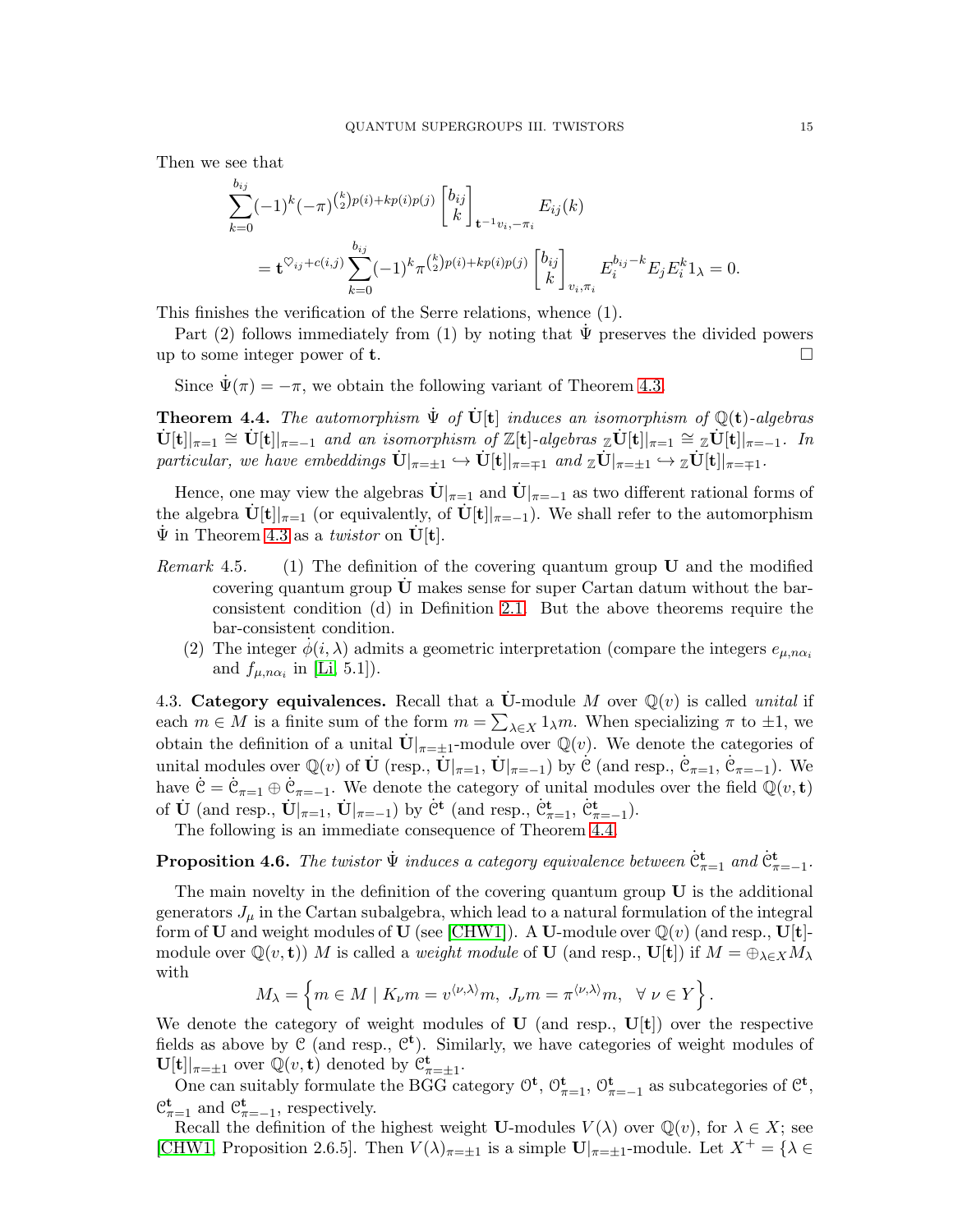$X | \langle i, \lambda \rangle \in \mathbb{Z}_{\geq 0}, \forall i \in I$  be the set of dominant weights. Then  ${V(\lambda)_{\pi=1} | \lambda \in X^+}$  and  ${V(\lambda)_{\pi=-1}|\lambda \in X^+}$  form a complete list of pairwise non-isomorphic simple integrable modules of  $\mathbf{U}|_{\pi=1}$  and of  $\mathbf{U}|_{\pi=-1}$ , respectively.

**Proposition 4.7.** (1) The categories  $\mathcal{C}_{\pi=1}^{\mathbf{t}}$  and  $\mathcal{C}_{\pi=-1}^{\mathbf{t}}$  are equivalent.

(2) *The characters of the integrable*  $\mathbf{U}|_{\pi=-1}$ *-module*  $V(\lambda)_{\pi=-1}$  *and the integrable*  $\mathbf{U}|_{\pi=1}$ *module*  $V(\lambda)_{\pi=1}$  *coincide, for each*  $\lambda \in X^+$ *.* 

*Proof.* The equivalence in (1) follows by a sequence of category equivalences:

$$
\mathfrak{C}_{\pi=1}^{\mathbf{t}}\cong \dot{\mathfrak{C}}_{\pi=1}^{\mathbf{t}}\cong \dot{\mathfrak{C}}_{\pi=-1}^{\mathbf{t}}\cong \mathfrak{C}_{\pi=-1}^{\mathbf{t}},
$$

where the second equivalence follows by Proposition [4.6,](#page-14-1) the first equivalence is easy [\[Lu2,](#page-18-17) §23.1.4], and the third equivalence is completely analogous.

The category equivalences above always send each object  $M$  to  $M$  (where the weight structure remains unchanged), and moreover, the equivalence from  $\mathfrak{C}_{\pi=1}^{\mathbf{t}}$  to  $\mathfrak{C}_{\pi=-1}^{\mathbf{t}}$  sends  $V(\lambda)_{\pi=1}$  to  $V(\lambda)_{\pi=-1}$  while preserving weight space decompositions. The proposition is proved.

<span id="page-15-0"></span>**Corollary 4.8.** *The BGG categories*  $\mathbb{O}_{\pi=1}^{\mathbf{t}}$  *of modules over the quantum group*  $\mathbf{U}[\mathbf{t}]|_{\pi=1}$ and  $\mathcal{O}_{\pi=-1}^{\mathbf{t}}$  *over the quantum supergroup*  $\mathbf{U}[\mathbf{t}]|_{\pi=-1}$  *are equivalent via*  $\dot{\Psi}$ *.* 

*Remark* 4.9. Thanks to the isomorphism of the integral forms  $\vec{\mathbf{z}}\dot{\mathbf{U}}|_{\pi=1}$  and  $\vec{\mathbf{z}}\dot{\mathbf{U}}|_{\pi=-1}$  in Theorem [4.4,](#page-14-0) a version of category equivalence similar to Propositions 4.7 holds when specializing  $v$  to be a root of unity.

*Remark* 4.10*.* Proposition 4.7(2) was stated in [\[CHW1\]](#page-18-3) without proof, and there has been another proof given in [\[KKO\]](#page-18-9). A version of Proposition 4.7(1) on the equivalence of the weight modules of somewhat different algebras over  $\mathbb{C}(v)$ <sup> $\pi$ </sup> also appeared in [\[KKO\]](#page-18-9) with a very different proof. Note that the notion of weight modules in *loc. cit.* is nonstandard and subtle, and the algebras formulated therein over  $\mathbb{C}(v)$  (or  $\mathbb{C}(v)^{\pi}$ ) do not seem to admit rational forms or integral forms or modified forms as ours; in particular, their formulation does not make sense when  $v$  is a root of unity.

*Remark* 4.11. Let  $X^{\text{ev}} = \{ \lambda \in X \mid \langle i, \lambda \rangle \in 2\mathbb{Z}, \forall i \in I_{\overline{1}} \}$ . Denote by  $\mathbb{O}_{\pi=1, v=1}^{\mathbf{t}}$  (and resp.,  $\mathcal{O}_{\pi=-1,\nu=1}^{\mathbf{t}}$ ) the BGG category of  $X^{\text{ev}}$ -weighted modules over the Lie algebra (and resp., Lie superalgebra) associated to the super root datum  $(Y, X, I, \cdot)$ . Using the technique of quantization of Lie bialgebras, Etingof-Kazhdan [\[EK\]](#page-18-19) established an equivalence of categories between  $\mathcal{O}_{\pi=1}^{\mathbf{t}}$ , and  $\mathcal{O}_{\pi=1}^{\mathbf{t}}$ . As a super analogue, Geer [\[G\]](#page-18-20) similarly established a quantization of Lie bisuperalgebras (Geer's super analogue was formulated for the finite type basic Lie superalgebras, but it makes sense for Kac-Moody as done by Etingof-Kazhdan.) This leads to an equivalence of categories between  $\mathcal{O}_{\pi=-1, v=1}^{\mathbf{t}}$  and  $\mathcal{O}_{\pi=-1}^{\mathbf{t}}$  (where the restriction to the weights in  $X^{\text{ev}}$  is necessary; see the classification of integrable modules in [\[K\]](#page-18-14)). When combining with our category equivalence in Corollary [4.8,](#page-15-0) we obtain an equivalence of highest weight categories between BGG categories for Lie algebras and superalgebras. This equivalence provides an irreducible character formula in  $\mathcal{O}_{\pi=-1,\nu=1}^{\mathbf{t}}$  whenever the corresponding irreducible module of  $\mathcal{O}_{\pi=1,\nu=1}^{\mathbf{t}}$  admits a solution of the Kazhdan-Lusztig conjecture (by Beilinson-Bernstein, Brylinski-Kashiwara, Kashiwara-Tanisaki).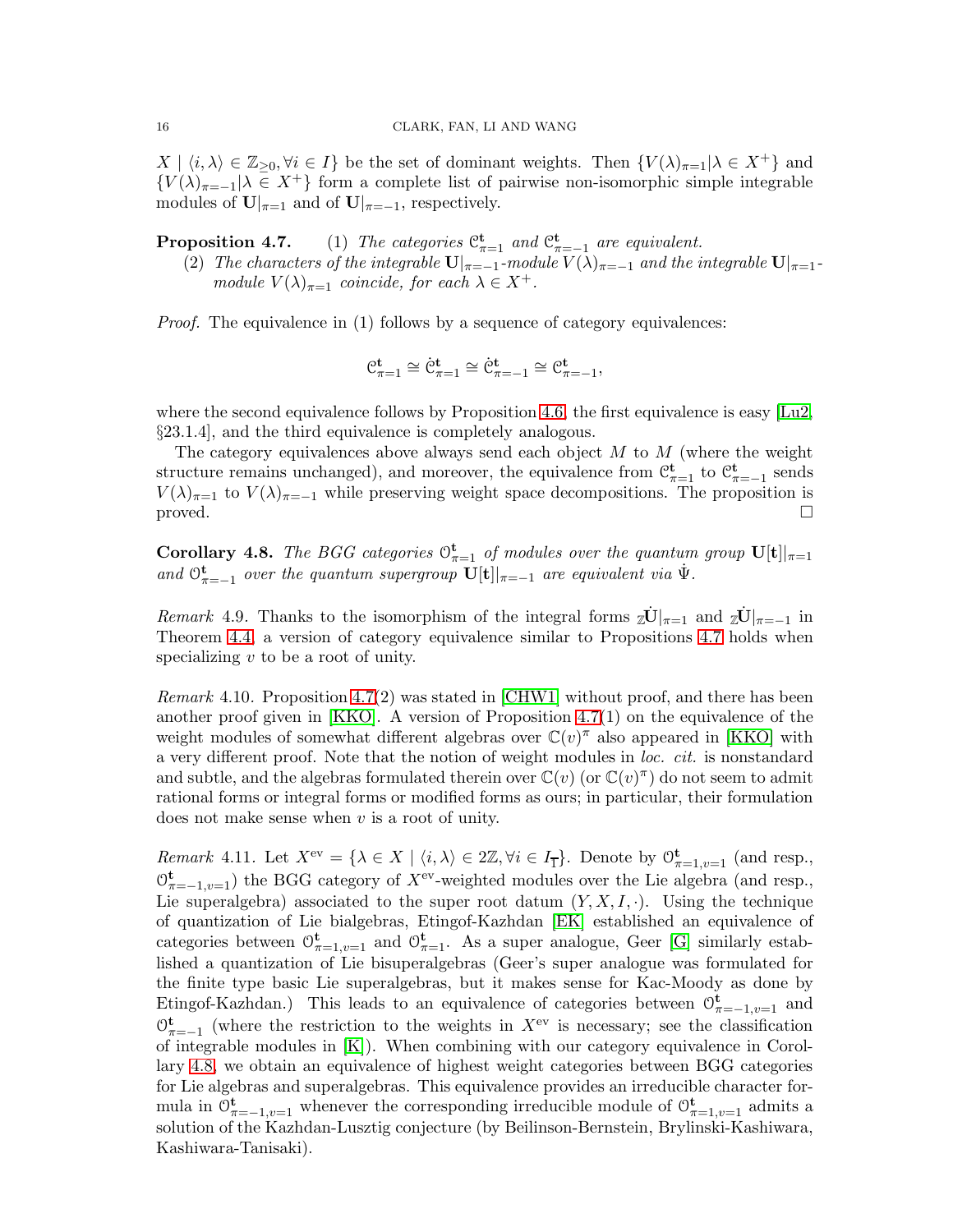

4.4. Extended covering quantum groups. We first work over a formal parameter  $t$ . Let **T** be the group algebra (in multiplicative form) of the group  $\mathbb{Z}[I] \times Y$ , that is, the  $\mathbb{Q}(v)[t^{\pm 1}]^{\pi}$ -algebra with generators  $T_{\mu}$ ,  $\Upsilon_{\nu}$ , for  $\mu \in Y$  and  $\nu \in \mathbb{Z}[I]$ , and relations

<span id="page-16-1"></span>
$$
T_{\mu}T_{\mu'} = T_{\mu+\mu'}, \quad \Upsilon_{\nu}\Upsilon_{\nu'} = \Upsilon_{\nu+\nu'}, \quad T_{\mu}\Upsilon_{\nu} = \Upsilon_{\nu}T_{\mu}, \quad T_0 = \Upsilon_0 = 1. \tag{4.18}
$$

We define an action of **T** on  $\mathbf{U}[t^{\pm 1}]$  by

$$
T_{\mu} \cdot x = t^{\langle \mu, \eta' \rangle} x, \quad \Upsilon_{\nu} \cdot x = t^{\phi(\nu, \eta)} x \text{ for all } x \in \mathbf{U}[t^{\pm 1}]_{\eta}.
$$
 (4.19)

Then we form the semi-direct  $\mathbb{Q}(v)[t^{\pm 1}]^{\pi}$ -algebra  $\widehat{\mathbf{U}}[t^{\pm 1}] = \mathbf{T} \ltimes \mathbf{U}[t^{\pm 1}]$  with respect to the above action of **T**; that is,  $TxT^{-1} = T \cdot x$  for all  $T \in$  **T** and  $x \in U[t^{\pm 1}]$ . By specialization, we obtain a  $\mathbb{Q}(v, \mathbf{t})^{\pi}$ -algebra  $\widehat{\mathbf{U}}[\mathbf{t}]$ , which is called the *extended covering quantum group*.

<span id="page-16-0"></span>**Proposition 4.12.** *There is a*  $\mathbb{Q}(\mathbf{t})$ *-algebra automorphism*  $\widehat{\Psi}$  *on*  $\widehat{\mathbf{U}}[\mathbf{t}]$  *such that* 

$$
\widehat{\Psi}(E_i) = \mathbf{t}_i^{-1} \Upsilon_i^{-1} T_{d_i i} E_i, \quad \widehat{\Psi}(F_i) = F_i \Upsilon_i, \quad \widehat{\Psi}(K_{\nu}) = T_{-\nu} K_{\nu}, \quad \widehat{\Psi}(J_{\nu}) = T_{\nu}^2 J_{\nu},
$$

$$
\widehat{\Psi}(T_{\nu}) = T_{\nu}, \quad \widehat{\Psi}(\Upsilon_{\nu}) = \Upsilon_{\nu}, \quad \widehat{\Psi}(v) = \mathbf{t}^{-1} v, \quad \widehat{\Psi}(\pi) = -\pi.
$$

The automorphism  $\widehat{\Psi}$  will be called the *twistor* on  $\widehat{\mathbf{U}}[\mathbf{t}]$ .

*Proof.* We first show that such a map is well defined by showing that relations  $(4.1)$ - $(4.6)$ and  $(4.18)$  are satisfied by the images of the generators. The relations  $(4.1)-(4.3)$  $(4.1)-(4.3)$  and [\(4.18\)](#page-16-1) are straightforward to verify, and we leave this to the reader.

Let us verify [\(4.4\)](#page-11-4). On one hand, we have

$$
\begin{split}\n\widehat{\Psi}(E_{i})\widehat{\Psi}(F_{j}) - \widehat{\Psi}(\pi)^{p(i)p(j)}\widehat{\Psi}(F_{j})\widehat{\Psi}(E_{i}) \\
&= \mathbf{t}_{i}^{-1}\Upsilon_{i}^{-1}T_{d_{i}i}E_{i}F_{j}\Upsilon_{j} - (-\pi)^{p(i)p(j)}F_{j}\Upsilon_{j}\mathbf{t}_{i}^{-1}\Upsilon_{i}^{-1}T_{d_{i}i}E_{i} \\
&= \mathbf{t}^{-d_{i}+d_{j}-\phi(j,i)}\Upsilon_{i}^{-1}\Upsilon_{j}T_{d_{i}i}\Big(E_{i}F_{j} - \mathbf{t}^{i\cdot j+\phi(j,i)-\phi(i,j)}(-\pi)^{p(i)p(j)}F_{j}E_{i}\Big) \\
&= \mathbf{t}^{-d_{i}+d_{j}-\phi(j,i)}\Upsilon_{i}\Upsilon_{j}^{-1}T_{d_{i}i}(E_{i}F_{j} - \pi^{p(i)p(j)}F_{j}E_{i}),\n\end{split} \tag{4.20}
$$

where the last equality follows from  $(2.10)$  and  $t^2 = -1$ . On the other hand,

<span id="page-16-3"></span><span id="page-16-2"></span>
$$
\delta_{ij} \frac{\widehat{\Psi}(J_{d_i i}) \widehat{\Psi}(K_{d_i i}) - \widehat{\Psi}(K_{d_i i})}{\widehat{\Psi}(\pi_i) \widehat{\Psi}(v_i) - \widehat{\Psi}(v_i)^{-1}} = \delta_{ij} \frac{T_{d_i i} J_{d_i i} K_{d_i i} - T_{d_i i} K_{d_i i}}{(-t)^{-d_i} \pi_i v_i - t_i v_i^{-1}}
$$

$$
= \delta_{ij} t_i^{-1} T_{d_i i} \frac{J_{d_i i} K_{d_i i} - K_{d_i i}}{\pi_i v_i - v_i^{-1}}.
$$
(4.21)

Then comparing [\(4.20\)](#page-16-2) and [\(4.21\)](#page-16-3), we see that they are equal for all  $i, j \in I$ , whence [\(4.4\)](#page-11-4).

It remains to check the Serre relations [\(4.5\)](#page-11-5) and [\(4.6\)](#page-11-2). As these computations are entirely similar, let us prove [\(4.6\)](#page-11-2). Then recalling [\(2.17\)](#page-6-2), we see that

$$
(F_i\Upsilon_i)^{b_{ij}-k}(F_j\Upsilon_j)(F_i\Upsilon_i)^k=\mathbf{t}^{\binom{b_{ij}}{2}-k(b_{ij}-k)d_i+\clubsuit}F_i^{b_{ij}-k}F_jF_i^k\Upsilon_{b_{ij}i+j}.
$$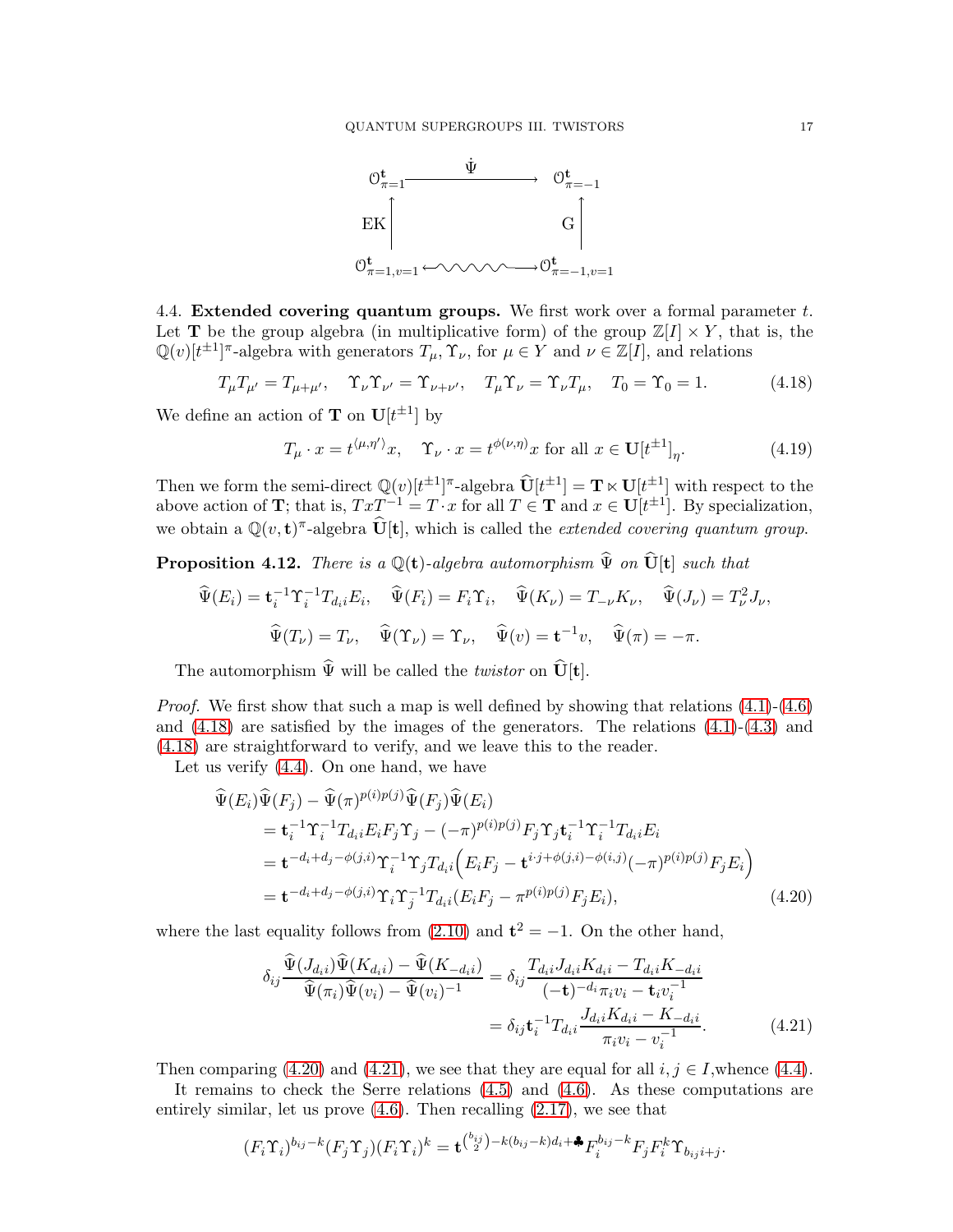Hence as in the proof of Theorem [2.4,](#page-5-1) we have

$$
\sum_{k=0}^{b_{ij}}(-1)^k(-\pi)^{\binom{k}{2}p(i)+kp(i)p(j)}\begin{bmatrix}b_{ij}\k\end{bmatrix}_{\mathbf{t}^{-1}v_i,-\pi_i}(F_i\Upsilon_i)^{b_{ij}-k}(F_j\Upsilon_j)(F_i\Upsilon_i)^k
$$
\n
$$
=\left(\sum_{k=0}^{b_{ij}}(-1)^k\pi^{\binom{k}{2}p(i)+kp(i)p(j)}\begin{bmatrix}b_{ij}\k\end{bmatrix}_{v_i,\pi_i}F_i^{b_{ij}-k}F_jF_i^k\right)\mathbf{t}^{\binom{b_{ij}}{2}+c(i,j)}\Upsilon_{b_{ij}i+j}=0.
$$

The proposition is proved.

*Remark* 4.13*.* Here is a heuristic way of thinking about the extended covering quantum group and its twistor. The algebra  **acts on**  $**U**$  **via** 

$$
1 \mapsto \sum_{\lambda \in X} 1_{\lambda}, E_i \mapsto \sum_{\lambda \in X} E_i 1_{\lambda}, F_i \mapsto \sum_{\lambda \in X} F_i 1_{\lambda}, K_{\nu} \mapsto \sum_{\lambda \in X} v^{\langle \nu, \lambda \rangle} 1_{\lambda}, J_{\nu} \mapsto \sum_{\lambda \in X} \pi^{\langle \nu, \lambda \rangle} 1_{\lambda}.
$$

Then  $\dot{\Psi}$  induces an alternate **U**-module structure on  $\dot{\mathbf{U}}$  via

$$
1 \mapsto \sum 1_{\lambda}, \quad E_i \mapsto \sum_{\lambda \in X} \mathbf{t}^{d_i \langle i, \lambda \rangle - \dot{\phi}(i, \lambda)} E_i 1_{\lambda}, \quad F_i \mapsto \sum_{\lambda \in X} \mathbf{t}^{\dot{\phi}(i, \lambda)} F_i 1_{\lambda},
$$

$$
K_{\nu} \mapsto \sum_{\lambda \in X} (\mathbf{t}^{-1} v)^{\langle \nu, \lambda \rangle} 1_{\lambda}, \quad J_{\nu} \mapsto \sum_{\lambda \in X} (-\pi)^{\langle \nu, \lambda \rangle} 1_{\lambda}.
$$

Merging these two actions leads to the introduction of new semisimple elements  $T_{\nu}$  and  $\Upsilon_{\mu}$  such that  $T_{\nu} \mapsto \sum_{\lambda \in X} t^{\langle \nu, \lambda \rangle} 1_{\lambda}$  and  $\Upsilon_{\mu} \mapsto \sum_{\lambda \in X} t^{\phi(\mu, \lambda)} 1_{\lambda}$ .

*Remark* 4.14. Some construction similar to the twistor  $\hat{\Psi}$  as in Propoisition [4.12](#page-16-0) appeared in [\[KKO\]](#page-18-9). In contrast to *loc. cit.*, our formula for  $\hat{\Psi}$  is very explicit.

By specialization, the twistor on  $\hat{U}[t]$  leads to an isomorphism between the extended super and non-super quantum groups.

Corollary 4.15. *The*  $\mathbb{Q}(\mathbf{t})$ -algebras  $\widehat{\mathbf{U}}[\mathbf{t}]_{\pi=1}$  and  $\widehat{\mathbf{U}}[\mathbf{t}]_{\pi=-1}$  are isomorphic under  $\widehat{\Psi}$ .

The twistor  $\Psi : f[t] \rightarrow (f[t], *)$  in Theorem [2.4](#page-5-1) is intimately related to the twistor  $\widehat{\Psi} : \widehat{\mathbf{U}}[\mathbf{t}] \to \widehat{\mathbf{U}}[\mathbf{t}]$  in Proposition [4.12,](#page-16-0) as we shall describe.

There is an injective  $\mathbb{Q}(v)[t^{\pm 1}]^{\pi}$ -algebra homomorphism (see [\[CHW1,](#page-18-3) §2.1])

$$
(\cdot)^{-} : \mathbf{f}[t^{\pm 1}] \longrightarrow \mathbf{U}[t^{\pm 1}], \tag{4.22}
$$

such that  $\theta_i^- = F_i$  for all  $i \in I$ .

**Lemma 4.16.** There is an injective  $\mathbb{Q}(v)[t^{\pm 1}]^{\pi}$ -algebra homomorphism

$$
\chi: (\mathbf{f}[t^{\pm 1}], *) \longrightarrow \widehat{\mathbf{U}}[t^{\pm 1}]
$$

*such that*

$$
\chi(x) = x^{-} \Upsilon_{\nu}, \qquad \forall x \in \mathbf{f}[t^{\pm 1}]_{\nu}.
$$

*Proof.* One checks by definition that, for  $x, y \in \mathbf{f}[t^{\pm 1}]$  homogeneous,

$$
(x * y)^{-} \Upsilon_{|x|+|y|} = x^{-} \Upsilon_{|x|} y^{-} \Upsilon_{|y|}.
$$

The lemma is proved.

Now specializing t to **t** for  $\chi$  and  $(\cdot)^-$  above, we obtain an injective  $\mathbb{Q}(v, t)$ <sup> $\pi$ </sup>-algebra homomorphism  $\chi : (\mathbf{f}[\mathbf{t}], *) \longrightarrow \widehat{\mathbf{U}}[\mathbf{t}],$  and an injective  $\mathbb{Q}(v, \mathbf{t})^{\pi}$ -algebra homomorphism  $(\cdot)^-$ :  $f[t] \longrightarrow U[t]$ . The following proposition can be verified by definitions, which we leave to the reader.